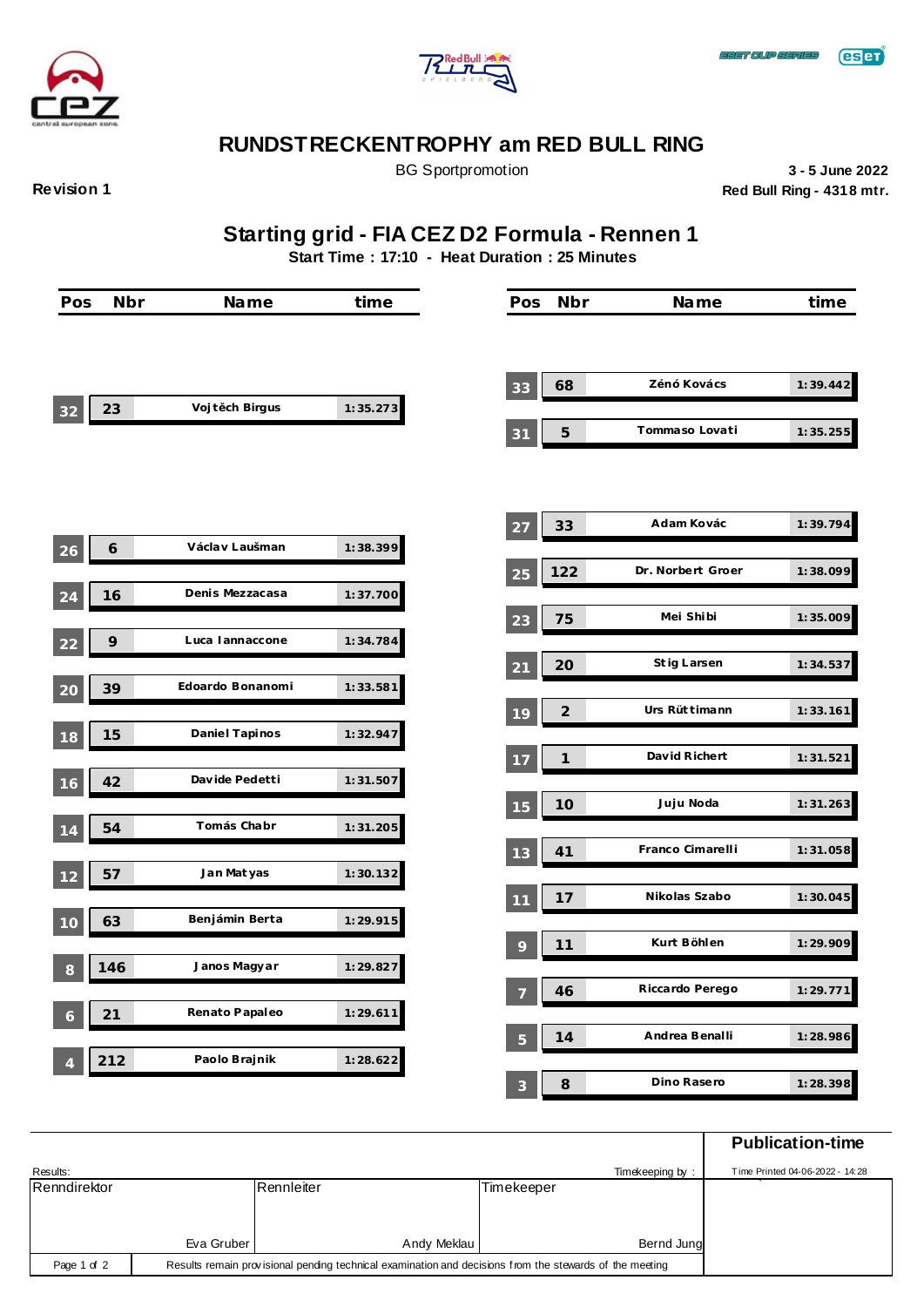



BG Sportpromotion **3 - 5 June 2022 Red Bull Ring - 4318 mtr.**

**Revision 1**

# **Starting grid - FIA CEZ D2 Formula - Rennen 1**

**Start Time : 17:10 - Heat Duration : 25 Minutes**

| Pos | <b>Nbr</b> | Name                | time      | Pos | Nbr | Name          | time     |
|-----|------------|---------------------|-----------|-----|-----|---------------|----------|
|     |            |                     |           |     |     |               |          |
|     | 51         | Bernardo Pellegrini | 1:28.142  |     | 44  | Sandro Zeller | 1:28.077 |
|     |            |                     | STARTLINE |     |     | Pole Left     |          |

|              |                                                                                                         |             |            |                 | <b>Publication-time</b>         |  |
|--------------|---------------------------------------------------------------------------------------------------------|-------------|------------|-----------------|---------------------------------|--|
| Results:     |                                                                                                         |             |            | Timekeeping by: | Time Printed 04-06-2022 - 14:28 |  |
| Renndirektor |                                                                                                         | Rennleiter  | Timekeeper |                 |                                 |  |
|              |                                                                                                         |             |            |                 |                                 |  |
|              |                                                                                                         |             |            |                 |                                 |  |
|              | Eva Gruber                                                                                              | Andy Meklau |            | Bernd Jung      |                                 |  |
| Page 2 of 2  | Results remain provisional pending technical examination and decisions from the stewards of the meeting |             |            |                 |                                 |  |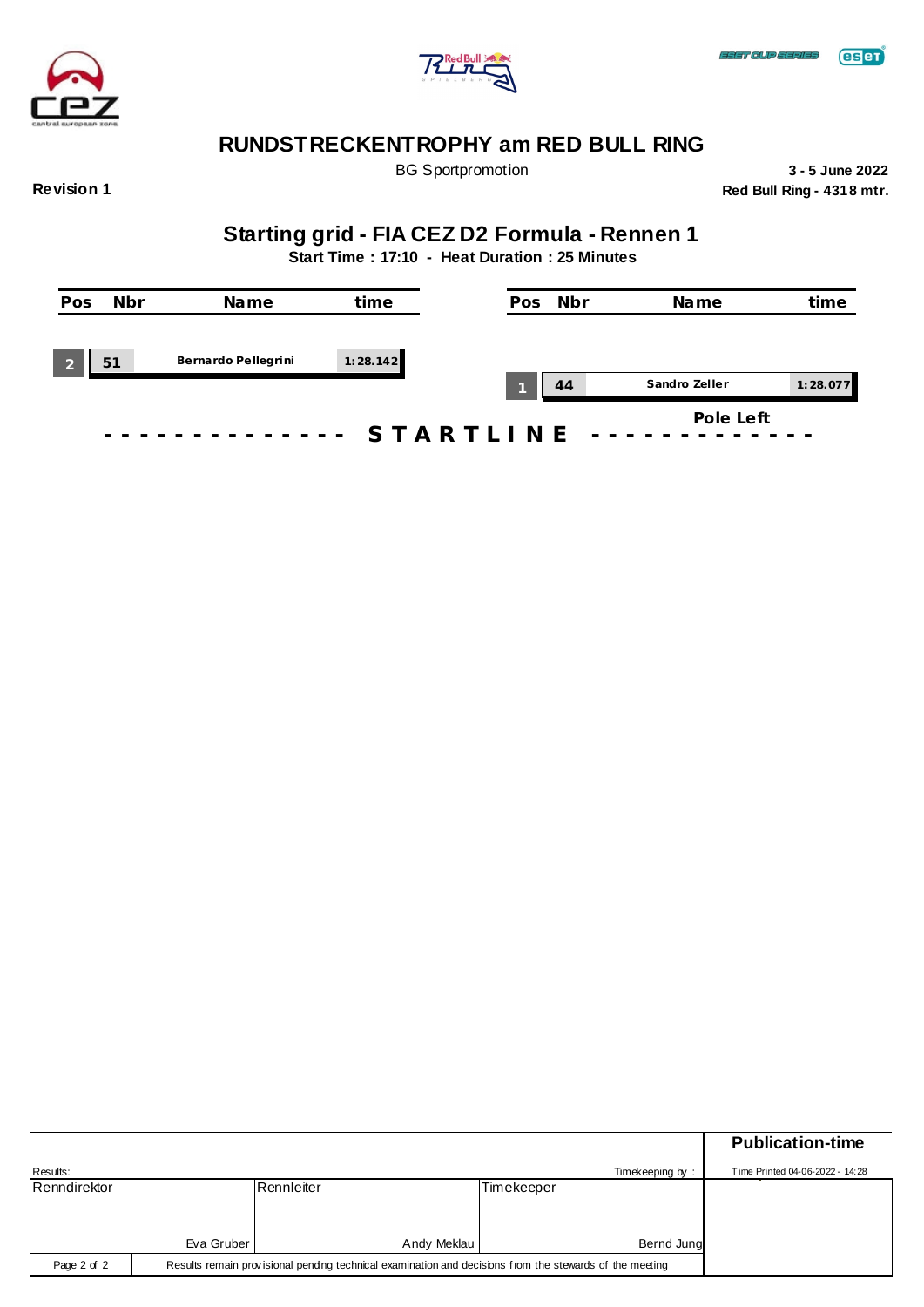





BG Sportpromotion

### **FIA CEZ D2 Formula**

**Revision 1 - Result of Rennen 1**

### **Red Bull Ring - 4318 mtr. 3 - 5 June 2022**

|                | Started: 30  | Classified: 26                                        | <b>Not Classified: 4</b>                |            |   |                |            |                |     | Avg.   |
|----------------|--------------|-------------------------------------------------------|-----------------------------------------|------------|---|----------------|------------|----------------|-----|--------|
| Pos            | <b>Nbr</b>   | Name / Entrant                                        | Car                                     | CIs PIC    |   | Gap            | Total time | <b>Fastest</b> | In. | Speed  |
| 1              | 212          | Paolo Brajnik<br>NV Racing                            | Dallara F-320 Volkswagen 2-E2-2. 1      |            |   | $-15$ laps $-$ | 26:05.981  | 1:28.072       | 13  | 148.89 |
| $\overline{2}$ | 44           | Sandro Zeller<br>Jo Zeller Racing                     | Dallara F-312 Mercedes                  | D2-F3 1    |   | 2.374          | 26:08.355  | 1:28.580       | 6   | 148.67 |
| 3              | 8            | Dino Rasero<br>Puresport                              | Dallara F-320 Mercedes                  | $2-E2-2.2$ |   | 8.354          | 26:14.335  | 1:29.077       | 8   | 148.10 |
| 4              | 21           | Renato Papaleo<br>One Management                      | Dallara F-312 Volkswagen 2-E2-2. 3      |            |   | 10.292         | 26:16.273  | 1:30.141       | 6   | 147.92 |
| 5              | 63           | Benjámin Berta<br>Team Hoffmann Racing                | Dallara F-313 Toyota                    | 2-E2-2. 4  |   | 10.878         | 26:16.859  | 1:29.703       | 8   | 147.87 |
| 6              | 10           | Juju Noda<br>Vadum Racing                             | Tatuus Renault Formula Region2alE2-2. 5 |            |   | 13.343         | 26:19.324  | 1:30.842       | 14  | 147.64 |
| 7              | 146          | Janos Magyar<br>Magyar Racing Team                    | Tatuus FM Honda                         | $2-E2-2.6$ |   | 13.638         | 26:19.619  | 1:30.516       | 8   | 147.61 |
| 8              | 14           | Andrea Benalli<br>Puresport                           | Dallara F-309 Volkswagen 2-E2-2. 7      |            |   | 14.162         | 26:20.143  | 1:30.612       | 13  | 147.56 |
| 9              | 17           | Nikolas Szabo<br>I deal LinePerformance/Gender Racing | Dallara F-313 Toyota                    | $2-E2-2.8$ |   | 14.783         | 26:20.764  | 1:30.694       | 8   | 147.50 |
| 10             | $\mathbf{1}$ | David Richert<br>Franz Wöss Racing                    | Dallara F-309 Volkswagen D2-F3 2        |            |   | 17.315         | 26:23.296  | 1:31.430       | 14  | 147.26 |
| 11             | 54           | Tomás Chabr<br>Chabr Motors port                      | Dallara F-308                           | D2-F3      | 3 | 17.792         | 26:23.773  | 1:31.105       | 13  | 147.22 |
| 12             | 46           | Riccardo Perego<br>Team Perego                        | Dallara F-312 Volkswagen 2-E2-2. 9      |            |   | 19.881         | 26:25.862  | 1:30.592       | 15  | 147.03 |
| 13             | 15           | Daniel Tapinos<br>Franz Wöss Racing                   | Dallara F-308 NEB Mugen D2-F3 4         |            |   | 22.921         | 26:28.902  | 1:32.054       | 12  | 146.75 |
| 14             | 51           | Bernardo Pellegrini<br>HT Powertrain                  | Dallara F-313 Volkswagen 2-E2-2. 10     |            |   | 34.486         | 26:40.467  | 1:28.890       | 13  | 145.68 |
| 15             | 20           | Stig Larsen<br>Team A utomobile Tricolore             | Dallara F-312 Volkswagen D2-F3 5        |            |   | 36.215         | 26:42.196  | 1:35.109       | 12  | 145.53 |
| 16             | 39           | Edoardo Bonanomi<br>Team Automobile Tricolore         | Mygale Fiat                             | D2-F3      | 6 | 39.536         | 26:45.517  | 1:35.454       | 13  | 145.23 |
| 17             | 16           | Denis Mezzacasa<br>X Motors Team                      | <b>Tatuus FR Renault</b>                | D2-FR 1    |   | 46.173         | 26:52.154  | 1:36.598       | 12  | 144.63 |
| 18             | 122          | Dr. Norbert Groer<br>Team Hoffmann Racing             | <b>Tatuus FR Renault</b>                | D2-FR 2    |   | 49.600         | 26:55.581  | 1:37.288       | 13  | 144.32 |
| 19             | 23           | Vojtěch Birgus<br>JMT Racing                          | Tatuus T014 Fiat                        | D2-F4 1    |   | 49.741         | 26:55.722  | 1:37.208       | 13  | 144.31 |
| 20             | 42           | Davide Pedetti<br>Nannini Racing                      | Dallara F-317 Toyota                    | 2-E2-2.11  |   | 50.848         | 26:56.829  | 1:32.865       | 8   | 144.21 |
| 21             | 9            | Luca Iannaccone<br>Franz Wöss Racing                  | Dallara F-308 Opel Spiess D2-F3 7       |            |   | 50.897         | 26:56.878  | 1:37.251       | 15  | 144.21 |
| 22             | 5            | Tommaso Lovati<br>Lema Racing                         | Tatuus T014 Fiat                        | D2-F4 2    |   | 1:09.704       | 27:15.685  | 1:35.639       | 14  | 142.55 |

|              | Fastest time: 1:28.072 in lap 13 by nbr. 212: Pado Brajnik (Dallara F-320)<br><b>Publication-time</b>   |             |            |                 |                                 |  |
|--------------|---------------------------------------------------------------------------------------------------------|-------------|------------|-----------------|---------------------------------|--|
| Results:     |                                                                                                         |             |            | Timekeeping by: | Time Printed 04-06-2022 - 18:29 |  |
| Renndirektor |                                                                                                         | Rennleiter  | Timekeeper |                 |                                 |  |
|              |                                                                                                         |             |            |                 |                                 |  |
|              |                                                                                                         |             |            |                 |                                 |  |
|              | Eva Gruber                                                                                              | Andy Meklau |            | Bernd Jung      |                                 |  |
| Page 1 of 2  | Results remain provisional pending technical examination and decisions from the stewards of the meeting |             |            |                 |                                 |  |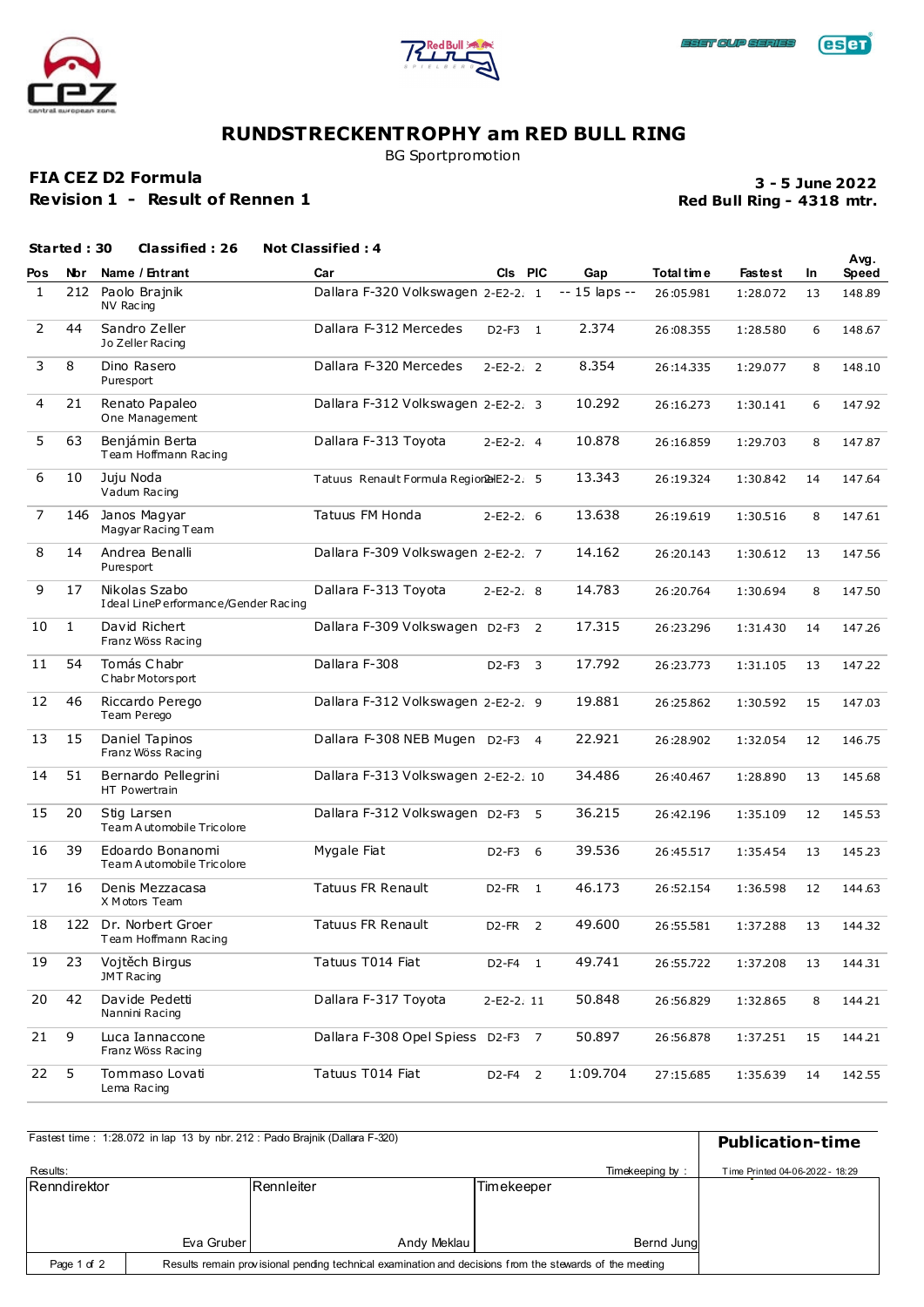





BG Sportpromotion

### **FIA CEZ D2 Formula**

**Revision 1 - Result of Rennen 1**

### **Red Bull Ring - 4318 mtr. 3 - 5 June 2022**

**Avg.**

### **Pos Nbr Name / Entrant Car Cls PIC Gap Total time Fastest In**<br> **Pos Cls PIC Cap Cls PIC Cap Calture Capacity Cls Cls Cls Cls Cls Cls Cls Cls Cls Cls Cls Cls Cls Cls Cls Started : 30 Classified : 26 Not Classified : 4**  $\overline{57}$  Jan Matyas HKC Ac ademy Racing

| Pos           | <b>Nbr</b>     | Name / Entrant                       | Car                                             |                                | CIs PIC | Gap            | Total tim e | <b>Fastest</b> | <b>In</b> | Speed  |
|---------------|----------------|--------------------------------------|-------------------------------------------------|--------------------------------|---------|----------------|-------------|----------------|-----------|--------|
| 23            | 57             | Jan Matyas<br>HKC Academy Racing     | Dallara F-308                                   | $D2-F3$                        | 8       | -- 14 laps --  | 25:12.183   | 1:30.505       | 13        | 143.91 |
| 24            | 68             | Zénó Kovács<br><b>Trevor Racing</b>  | Tatuus T014 Fiat                                | D <sub>2</sub> -F <sub>4</sub> | 3       | 1:52.717       | 27:04.900   | 1:38.804       | 14        | 133.93 |
| 25            | 33             | Adam Kovác<br>HF Racing Team         | Tatuus FR Renault                               | D <sub>2</sub> -FR             | 3       | 1:59.457       | 27:11.640   | 1:40.902       | 13        | 133.37 |
| 26            | 6              | Václav Laušman<br>SAPE Motors port   | Dallara Toyota                                  | $2-E2-2.12$                    |         | $-13$ laps $-$ | 26:19.626   | 1:38.830       | 12        | 127.93 |
|               | Not Classified |                                      | Classification limit (70% of 15 Laps) = 10 Laps |                                |         |                |             |                |           |        |
| <b>DNC</b>    | -2             | Urs Rüttimann<br>Jo Zeller Racing    | Dallara F-306 Volkswagen                        | $D2-F3$                        |         | $-8$ laps $-$  | 29:23.955   | 1:34.209       | 6         | 70.49  |
| <b>DNC</b>    | 41             | Franco Cimarelli<br>Facondini Racing | Dallara F-312                                   | $2-E2-2.$                      |         | $-1$ laps $-$  | 1:38.754    | 1:38.754       | 1         | 157.40 |
| <b>DNC</b> 11 |                | Kurt Böhlen<br>Jo Zeller Racing      | Dallara F-308 Mercedes                          | $D2-F3$                        |         | 0.297          | 1:39.051    | 1:39.051       | 1         | 156.93 |
| <b>DNC</b>    | -75            | Mei Shibi<br>Racing by I taly        | Dallara F-308                                   | $D2-F3$                        |         | 59.036         | 2:37.790    |                |           | 98.51  |

Car # 51 30sec Time Penalty (Drive Through Penalty ) RD Decision 18 Car # 5 30sec Time Penalty (Drive Through Penalty ) RD Decision 17

|              | Fastest time: 1:28.072 in lap 13 by nbr. 212: Pado Brajnik (Dallara F-320) |                                                                                                         |                 |                                 |  |  |  |
|--------------|----------------------------------------------------------------------------|---------------------------------------------------------------------------------------------------------|-----------------|---------------------------------|--|--|--|
| Results:     |                                                                            |                                                                                                         | Timekeeping by: | Time Printed 04-06-2022 - 18:29 |  |  |  |
| Renndirektor |                                                                            | <b>Rennleiter</b>                                                                                       | Timekeeper      |                                 |  |  |  |
|              |                                                                            |                                                                                                         |                 |                                 |  |  |  |
|              |                                                                            |                                                                                                         |                 |                                 |  |  |  |
|              | Eva Gruber                                                                 | Andy Meklau                                                                                             | Bernd Jung      |                                 |  |  |  |
| Page 2 of 2  |                                                                            | Results remain provisional pending technical examination and decisions from the stewards of the meeting |                 |                                 |  |  |  |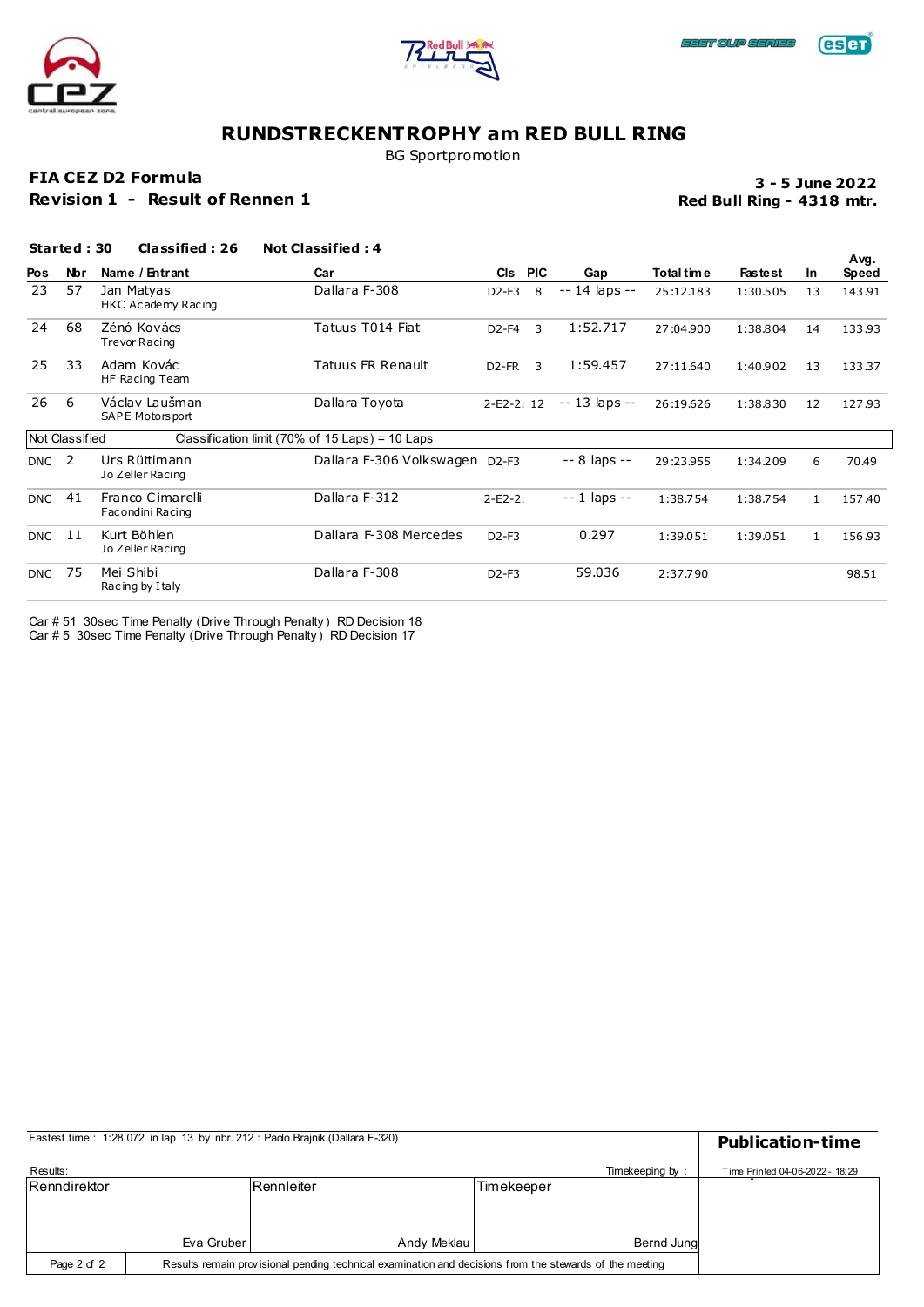





BG Sportpromotion

**FIA CEZ D2 Formula**

**Revision 1 - Class-Result of Rennen 1**

**Red Bull Ring - 4318 mtr. 3 - 5 June 2022**

|                |                | Class D2-Formel 3                             |                                                 |                |             |                   |                |              |
|----------------|----------------|-----------------------------------------------|-------------------------------------------------|----------------|-------------|-------------------|----------------|--------------|
|                | Started: 11    | Classified: 8                                 | <b>Not Classified: 3</b>                        |                |             |                   |                |              |
|                | Pos Nbr        | Name / Entrant                                | Car                                             | Gap            | <b>Diff</b> | <b>Total time</b> | <b>Fastest</b> | In.          |
| $\mathbf{1}$   | 44             | Sandro Zeller<br>Jo Zeller Racing             | Dallara F-312 Mercedes                          | $-15$ laps $-$ |             | 26:08.355         | 1:28.580       | 6            |
| 2              | $\mathbf{1}$   | David Richert<br>Franz Wöss Racing            | Dallara F-309 V olkswagen                       | 14.941         | 14.941      | 26:23.296         | 1:31.430       | 14           |
| 3              | 54             | Tomás Chabr<br>Chabr Motors port              | Dallara F-308                                   | 15.418         | 0.477       | 26:23.773         | 1:31.105       | 13           |
| 4              | 15             | Daniel Tapinos<br>Franz Wöss Racing           | Dallara F-308 NEB Mugen                         | 20.547         | 5.129       | 26:28.902         | 1:32.054       | 12           |
| 5              | 20             | Stig Larsen<br>Team Automobile Tricolore      | Dallara F-312 V olkswagen                       | 33.841         | 13.294      | 26:42.196         | 1:35.109       | 12           |
| 6              | 39             | Edoardo Bonanomi<br>Team Automobile Tricolore | My gale Fiat                                    | 37.162         | 3.321       | 26:45.517         | 1:35.454       | 13           |
| $\overline{7}$ | 9              | Luca Iannaccone<br>Franz Wöss Racing          | Dallara F-308 O pel Spiess                      | 48.523         | 11.361      | 26:56.878         | 1:37.251       | 15           |
| 8              | 57             | Jan Matyas<br>HKC Academy Racing              | Dallara F-308                                   | $-14$ laps $-$ |             | 25:12.183         | 1:30.505       | 13           |
|                | Not Classified |                                               | Classification limit (70% of 15 Laps) = 10 Laps |                |             |                   |                |              |
| <b>DNC</b>     | $\overline{2}$ | Urs Rüttimann<br>Jo Zeller Racing             | Dallara F-306 V olkswagen                       | -- 8 laps --   |             | 29:23.955         | 1:34.209       | 6            |
| <b>DNC</b>     | 11             | Kurt Böhlen<br>Jo Zeller Racing               | Dallara F-308 Mercedes                          | $-1$ laps $-$  |             | 1:39.051          | 1:39.051       | $\mathbf{1}$ |
| <b>DNC</b>     | 75             | Mei Shibi<br>Racing by I taly                 | Dallara F-308                                   | 58.739         | 58.739      | 2:37.790          |                |              |

### **Class D2-Formel 4**

|             | Started: 3 | Classified: 3                       | <b>Not Classified: 0</b> |                |             |                   |                |     |
|-------------|------------|-------------------------------------|--------------------------|----------------|-------------|-------------------|----------------|-----|
|             | Pos Nbr    | Name / Entrant                      | Car                      | Gap            | <b>Diff</b> | <b>Total time</b> | <b>Fastest</b> | -In |
|             | 23         | Vojtěch Birgus<br>JMT Racing        | Tatuus T014 Fiat         | $-15$ laps $-$ |             | 26:55.722         | 1:37.208       | 13  |
| $2^{\circ}$ | 5          | Tommaso Lovati<br>Lema Racing       | Tatuus T014 Fiat         | 19.963         | 19.963      | 27:15.685         | 1:35.639       | 14  |
| 3           | 68         | Zénó Kovács<br><b>Trevor Racing</b> | Tatuus T014 Fiat         | $-14$ laps $-$ |             | 27:04.900         | 1:38.804       | 14  |

### **Class D2-Formel Renault**

|   | Started: 3 | Classified: 3                             | Not Classified : 0 |               |             |                   |                |     |
|---|------------|-------------------------------------------|--------------------|---------------|-------------|-------------------|----------------|-----|
|   |            | Pos Nbr Name / Entrant                    | Car                | Gap           | <b>Diff</b> | <b>Total time</b> | <b>Fastest</b> | -In |
|   | 16         | Denis Mezzacasa<br>X Motors Team          | Tatuus FR Renault  | -- 15 laps -- |             | 26:52.154         | 1:36.598       | 12  |
|   | 122.       | Dr. Norbert Groer<br>Team Hoffmann Racing | Tatuus FR Renault  | 3.427         | 3.427       | 26:55.581         | 1:37.288       | 13  |
| 3 | 33         | Adam Kovác<br>HF Racing Team              | Tatuus FR Renault  | -- 14 laps -- |             | 27:11.640         | 1:40.902       | 13  |

|              | Fastest time: 1:28.072 in lap 13 by nbr. 212: Pado Brainik (Dallara F-320) |                                                                                                         |            |                 |                                 |  |  |
|--------------|----------------------------------------------------------------------------|---------------------------------------------------------------------------------------------------------|------------|-----------------|---------------------------------|--|--|
| Results:     |                                                                            |                                                                                                         |            | Timekeeping by: | Time Printed 04-06-2022 - 18:28 |  |  |
| Renndirektor |                                                                            | Rennleiter                                                                                              | Timekeeper |                 |                                 |  |  |
|              |                                                                            |                                                                                                         |            |                 |                                 |  |  |
|              | Eva Gruber                                                                 | Andy Meklau                                                                                             |            | Bernd Jung      |                                 |  |  |
| Page 1 of 2  |                                                                            | Results remain provisional pending technical examination and decisions from the stewards of the meeting |            |                 |                                 |  |  |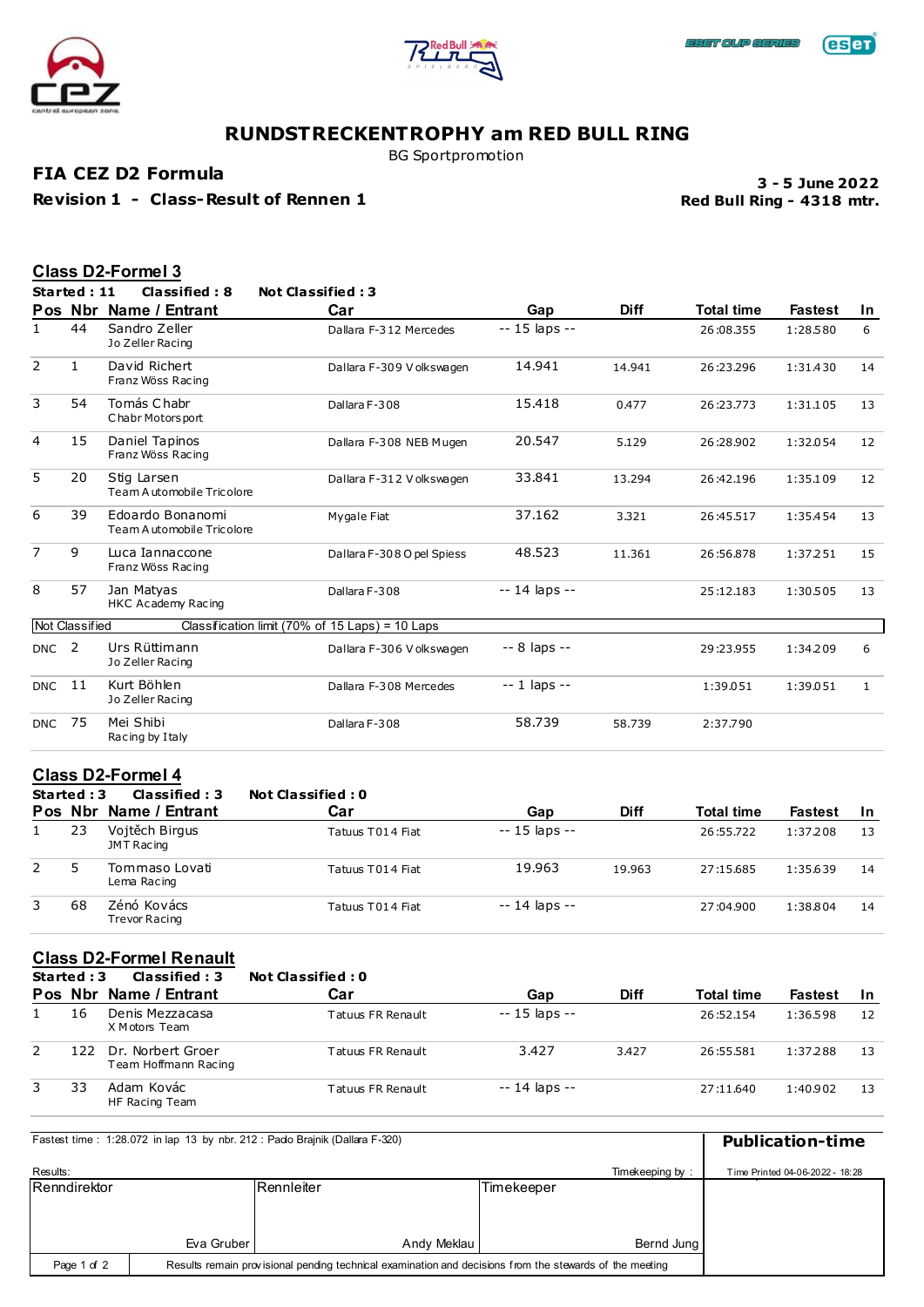





BG Sportpromotion

**FIA CEZ D2 Formula**

**Revision 1 - Class-Result of Rennen 1**

**Red Bull Ring - 4318 mtr. 3 - 5 June 2022**

|                |                       | <b>Class D2-E2-2.0</b>                                 |                                 |                    |             |                   |                |              |
|----------------|-----------------------|--------------------------------------------------------|---------------------------------|--------------------|-------------|-------------------|----------------|--------------|
|                | Started: 13           | Classified: 12                                         | <b>Not Classified: 1</b>        |                    |             |                   |                |              |
|                |                       | Pos Nbr Name / Entrant                                 | Car                             | Gap                | <b>Diff</b> | <b>Total time</b> | <b>Fastest</b> | In.          |
| 1              | 212                   | Paolo Brainik<br>NV Racing                             | Dallara F-320 V olkswagen       | $-15$ laps $-$     |             | 26:05.981         | 1:28.072       | 13           |
| 2              | 8                     | Dino Rasero<br>Puresport                               | Dallara F-320 Mercedes          | 8.354              | 8.354       | 26:14.335         | 1:29.077       | 8            |
| 3              | 21                    | Renato Papaleo<br>One Management                       | Dallara F-312 V olkswagen       | 10.292             | 1.938       | 26:16.273         | 1:30.141       | 6            |
| 4              | 63                    | Benjámin Berta<br>Team Hoffmann Racing                 | Dallara F-313 Toyota            | 10.878             | 0.586       | 26:16.859         | 1:29.703       | 8            |
| 5              | 10                    | Juju Noda<br>Vadum Racing                              | Tatuus Renault Formula Regional | 13.343             | 2.465       | 26:19.324         | 1:30.842       | 14           |
| 6              | 146                   | Janos Magyar<br>Magyar Racing Team                     | Tatuus FM Honda                 | 13.638             | 0.295       | 26:19.619         | 1:30.516       | 8            |
| $\overline{7}$ | 14                    | Andrea Benalli<br>Puresport                            | Dallara F-309 V olkswagen       | 14.162             | 0.524       | 26:20.143         | 1:30.612       | 13           |
| 8              | 17                    | Nikolas Szabo<br>I deal LineP erformance/Gender Racing | Dallara F-313 Toyota            | 14.783             | 0.621       | 26:20.764         | 1:30.694       | 8            |
| 9              | 46                    | Riccardo Perego<br>Team Perego                         | Dallara F-312 V olkswagen       | 19.881             | 5.098       | 26:25.862         | 1:30.592       | 15           |
| 10             | 51                    | Bernardo Pellegrini<br>HT Powertrain                   | Dallara F-313 V olkswagen       | 34.486             | 14.605      | 26:40.467         | 1:28.890       | 13           |
| 11             | 42                    | Davide Pedetti<br>Nannini Racing                       | Dallara F-317 Toyota            | 50.848             | 16.361      | 26:56.829         | 1:32.865       | 8            |
| 12             | 6                     | Václav Laušman<br>SAPE Motors port                     | Dallara Toyota                  | -- 13 laps --      |             | 26:19.626         | 1:38.830       | 12           |
|                | <b>Not Classified</b> | Classification limit (70% of 15 Laps) = 10 Laps        |                                 |                    |             |                   |                |              |
| <b>DNC</b>     | 41                    | Franco Cimarelli<br>Facondini Racing                   | Dallara F-312                   | $- - 1$ laps $- -$ |             | 1:38.754          | 1:38.754       | $\mathbf{1}$ |

Car # 51 30sec Time Penalty (Drive Through Penalty ) RD Decision 18 Car # 5 30sec Time Penalty (Drive Through Penalty ) RD Decision 17

|                     |            | Fastest time: 1:28.072 in lap 13 by nbr. 212: Pado Brainik (Dallara F-320)                              |            |                 | <b>Publication-time</b>         |
|---------------------|------------|---------------------------------------------------------------------------------------------------------|------------|-----------------|---------------------------------|
| Results:            |            |                                                                                                         |            | Timekeeping by: | Time Printed 04-06-2022 - 18:28 |
| <b>Renndirektor</b> |            | <b>IRennleiter</b>                                                                                      | Timekeeper |                 |                                 |
|                     |            |                                                                                                         |            |                 |                                 |
|                     | Eva Gruber | Andy Meklau                                                                                             |            | Bernd Jung      |                                 |
| Page 2 of 2         |            | Results remain provisional pending technical examination and decisions from the stewards of the meeting |            |                 |                                 |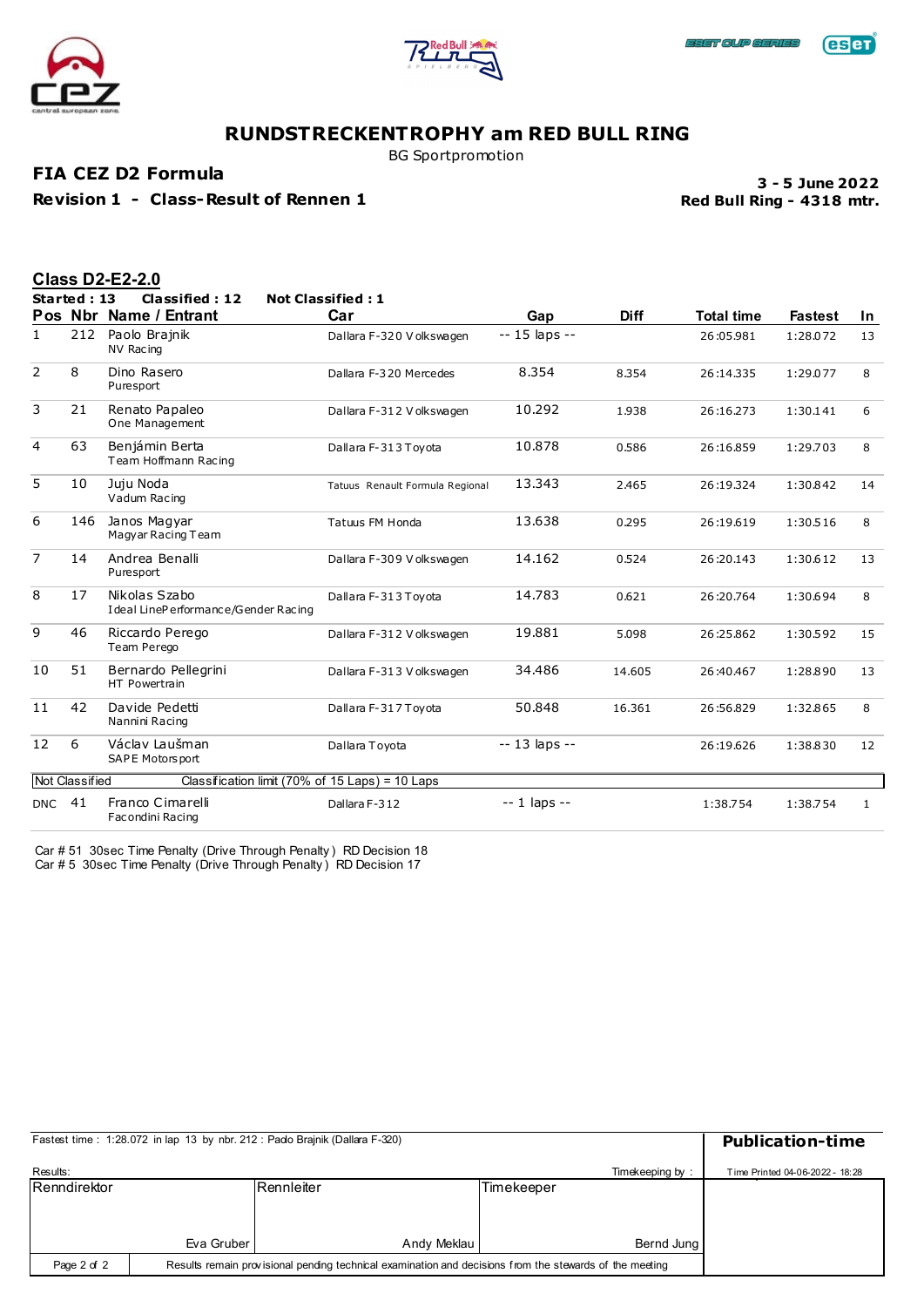





BG Sportpromotion

**FIA CEZ D2 Formula 3 - 5 June 2022**

**Laptimes - Rennen 1 Red Bull Ring - 4318 mtr.** 

|                | Nbr Name            | La ps | lap                   | Lap.1                |                            | Lap2   Lap3                                  |                      |                      | Lap4   Lap5   Lap6 | Lap.7    | Lap. .8  | Lap.9    | Lap.0    |
|----------------|---------------------|-------|-----------------------|----------------------|----------------------------|----------------------------------------------|----------------------|----------------------|--------------------|----------|----------|----------|----------|
| 212            | Paolo Brajnik       | 15    | $1 - 10$              | 1:32.999             | 1:29.065                   | 2:29.068                                     | 2:22.899             | 1:29.273             | 1:28.249           | 1:28.115 | 1:28.241 | 1:52.260 | 2:22.719 |
|                |                     |       | $11 - 20$             | 2:08.476             | 1:28.413                   | 1:28.072                                     | 1:28.851             | 1:29.281             |                    |          |          |          |          |
| 44             | Sandro Zeller       | 15    | $1 - 10$              | 1:32.078             | 1:29.132                   | 2:29.201                                     | 2:23.371             | 1:30.383             | 1:28.580           | 1:28.607 | 1:28.902 | 1:51.641 | 2:22.803 |
|                |                     |       | $11 - 20$             | 2:07.284             | 1:28.840                   | 1:28.634                                     | 1:29.052             | 1:29.847             |                    |          |          |          |          |
| 51             | Bernardo Pellegrini | 15    | $1 - 10$              | 1:34.492             | 1:29.267                   | 2:28.302                                     | 2:23.001             | 1:29.980             | 1:29.672           | 1:29.769 | 1:29.455 | 1:49.126 | 2:22.672 |
|                |                     |       | $11 - 20$             | 2:06.677             | 1:30.071                   | 1:28.890                                     | 1:28.973             | 1:30.120             |                    |          |          |          |          |
| 8              | Dino Rasero         | 15    |                       |                      |                            |                                              |                      |                      |                    |          |          |          |          |
|                |                     |       | $1 - 10$<br>$11 - 20$ | 1:35.199<br>2:06.615 | 1:29.600<br>1:30.003       | 2:27.901<br>1:31.014                         | 2:22.973<br>1:29.424 | 1:32.854<br>1:30.144 | 1:32.003           | 1:30.004 | 1:29.077 | 1:44.912 | 2:22.612 |
|                |                     |       |                       |                      |                            |                                              |                      |                      |                    |          |          |          |          |
| 21             | Renato Papaleo      | 15    | $1 - 10$              | 1:36.216             | 1:30.323                   | 2:27.401                                     | 2:21.963             | 1:30.975             | 1:30.141           | 1:31.028 | 1:30.644 | 1:45.343 | 2:22.578 |
|                |                     |       | $11 - 20$             | 2:06.477             | 1:30.462                   | 1:30.744                                     | 1:31.477             | 1:30.501             |                    |          |          |          |          |
| 63             | Benjámin Berta      | 15    | $1 - 10$              | 1:39.348             | 1:32.300                   | 2:23.751                                     | 2:21.360             | 1:31.134             | 1:32.447           | 1:30.925 | 1:29.703 | 1:44.087 | 2:22.920 |
|                |                     |       | $11 - 20$             | 2:06.011             | 1:30.281                   | 1:30.730                                     | 1:31.100             | 1:30.762             |                    |          |          |          |          |
| 10             | Juju Noda           | 15    | $1 - 10$              | 1:40.282             | 1:32.750                   | 2:23.278                                     | 2:21.112             | 1:32.130 1:31.864    |                    | 1:31.608 | 1:31.189 | 1:41.466 | 2:22.911 |
|                |                     |       | $11 - 20$             | 2:05.881             | 1:31.341                   | 1:30.991                                     | 1:30.842             | 1:31.679             |                    |          |          |          |          |
| 146            |                     | 15    |                       |                      |                            |                                              |                      |                      |                    |          |          |          |          |
|                | Janos Magyar        |       | $1 - 10$<br>$11 - 20$ | 1:42.002<br>2:05.337 | 1:37.227<br>1:31.620       | 2:18.500<br>1:30.671                         | 2:21.706<br>1:31.109 | 1:32.512<br>1:31.448 | 1:31.113           | 1:31.137 | 1:30.516 | 1:41.779 | 2:22.942 |
|                |                     |       |                       |                      |                            |                                              |                      |                      |                    |          |          |          |          |
| 14             | Andrea Benalli      | 15    | $1 - 10$              | 1:36.450             | 1:31.098                   | 2:27.188                                     | 2:21.773             | 1:31.287             | 1:32.544           | 1:33.747 | 1:32.193 | 1:40.957 | 2:23.053 |
|                |                     |       | $11 - 20$             | 2:05.054             | 1:31.628                   | 1:30.612                                     | 1:30.966             | 1:31.593             |                    |          |          |          |          |
| 17             | Nikolas Szabo       | 15    | $1 - 10$              | 1:42.641             | 1:36.987                   | 2:18.893                                     | 2:21.362             | 1:33.147             | 1:31.918           | 1:31.220 | 1:30.694 | 1:41.116 | 2:22.796 |
|                |                     |       | $11 - 20$             | 2:04.643             | 1:32.165                   | 1:30.902                                     | 1:31.007             | 1:31.273             |                    |          |          |          |          |
| $\overline{1}$ | David Richert       | 15    | $1 - 10$              | 1:41.857             | 1:36.544                   | 2:20.201                                     | 2:19.808             | 1:32.980             | 1:32.621           | 1:31.778 | 1:32.095 | 1:39.705 | 2:22.018 |
|                |                     |       | $11 - 20$             | 2:04.167             | 1:32.439                   | 1:31.650                                     | 1:31.430             | 1:31.837             |                    |          |          |          |          |
| 54             | Tomás Chabr         | 15    | $1 - 10$              | 1:45.708             | 1:35.149                   | 2:20.352                                     | 2:19.918             | 1:32.977             | 1:32.755           | 1:32.523 | 1:32.779 | 1:39.902 | 2:21.709 |
|                |                     |       | $11 - 20$             | 2:04.476             | 1:31.621                   | 1:31.105                                     | 1:31.259             | 1:31.540             |                    |          |          |          |          |
|                |                     |       |                       |                      |                            |                                              |                      |                      |                    |          |          |          |          |
| 46             | Riccardo Perego     | 15    | $1 - 10$<br>$11 - 20$ | 1:55.334             | 2:07.426                   | 2:14.782                                     | 1:56.055             | 1:34.908             | 1:34.510           | 1:32.571 | 1:32.691 | 1:35.444 | 2:12.819 |
|                |                     |       |                       | 2:03.075             | 1:32.134                   | 1:32.267                                     | 1:31.254             | 1:30.592             |                    |          |          |          |          |
| 15             | Daniel Tapinos      | 15    | $1 - 10$              | 1:50.072             | 1:40.598                   | 2:17.268                                     | 2:17.039             | 1:34.279             | 1:34.114           | 1:34.326 | 1:33.304 | 1:39.834 | 2:12.921 |
|                |                     |       | $11 - 20$             | 2:03.511             | 1:32.054                   | 1:33.023                                     | 1:32.443             | 1:32.078             |                    |          |          |          |          |
| 20             | Stig Larsen         | 15    | $1 - 10$              | 1:42.077             | 1:41.297                   | 2:17.947                                     | 2:18.897             | 1:36.117             | 1:36.788           | 1:37.174 | 1:36.222 | 1:40.163 | 2:07.440 |
|                |                     |       | $11 - 20$             |                      |                            | 2:03.338 1:35.109 1:35.179 1:35.186 1:36.026 |                      |                      |                    |          |          |          |          |
| 39             | Edoardo Bonanomi    | 15    | $1 - 10$              | 1:43.980             |                            | 1:40.078 2:18.390                            | 2:19.011             | 1:35.818             | 1:36.528           | 1:37.238 | 1:36.528 | 1:40.029 | 2:07.364 |
|                |                     |       | $11 - 20$             | 2:03.746             | 1:35.565 1:35.454          |                                              | 1:35.827             | 1:37.171             |                    |          |          |          |          |
|                |                     |       |                       |                      |                            |                                              |                      |                      |                    |          |          |          |          |
| 5              | Tommaso Lovati      | 15    | $1 - 10$<br>$11 - 20$ | 1:43.570             | 1:39.091                   | 2:18.784                                     | 2:17.968             | 1:37.195             | 1:36.502           | 1:35.919 | 1:36.125 | 1:40.288 | 2:07.362 |
|                |                     |       |                       | 2:03.484             | 1:35.876                   | 1:35.883                                     | 1:35.639             | 1:36.487             |                    |          |          |          |          |
| 16             | Denis Mezzacasa     | 15    | $1 - 10$              | 1:42.372             | 1:39.273                   | 2:19.148                                     | 2:18.466             | 1:38.115             | 1:36.895           | 1:37.312 | 1:36.931 | 1:38.148 | 2:06.980 |
|                |                     |       | $11 - 20$             | 2:03.240             | 1:36.598                   | 1:36.949                                     | 1:37.307             | 1:38.852             |                    |          |          |          |          |
| 122            | Dr. Norbert Groer   | 15    | $1 - 10$              | 1:45.019             | 1:39.526                   | 2:19.100                                     | 2:18.340             | 1:38.379             | 1:38.040           | 1:37.716 | 1:37.497 | 1:40.887 | 2:00.701 |
|                |                     |       | $11 - 20$             | 2:03.198             | 1:37.615                   | 1:37.288                                     | 1:38.172             | 1:39.437             |                    |          |          |          |          |
| 23             | Vojtěch Birgus      | 15    | $1 - 10$              | 1:45.252             | 1:39.837                   | 2:17.142                                     | 2:17.988             | 1:38.354             | 1:38.170           | 1:37.530 | 1:37.597 | 1:40.837 | 2:00.983 |
|                |                     |       | $11 - 20$             |                      | 2:03.030 1:37.515 1:37.208 |                                              | 1:37.996             | 1:39.598             |                    |          |          |          |          |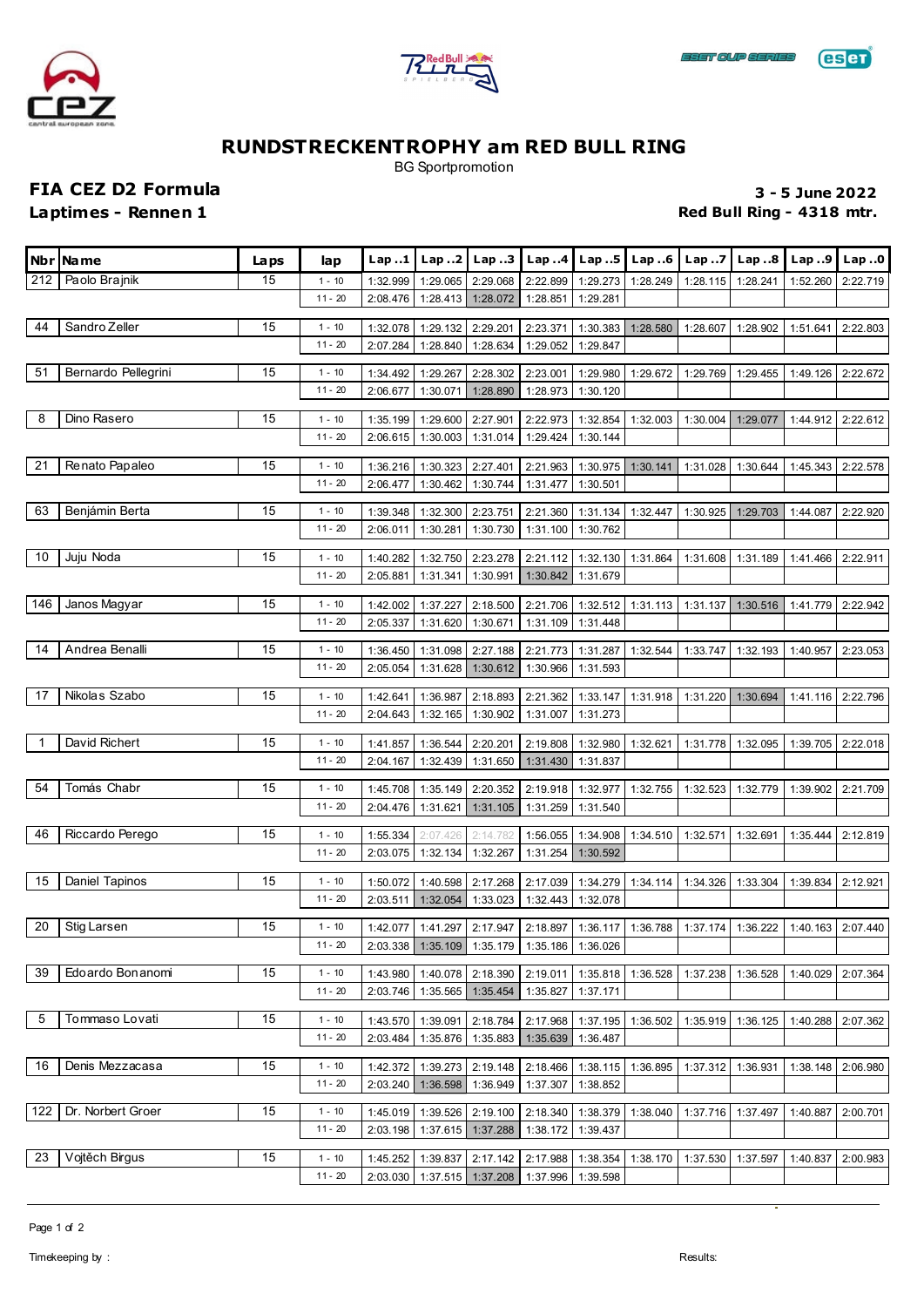





BG Sportpromotion

**FIA CEZ D2 Formula 3 - 5 June 2022**

**Laptimes - Rennen 1 Red Bull Ring - 4318 mtr.** 

|    | Nbr   Name       | Laps | lap       | Lap.1    | Lap2     | Lap.3    |                            | Lap4   Lap5       | Lap.6    |          | Lap7 $\vert$ Lap8  | Lap.9    | Lap.0    |
|----|------------------|------|-----------|----------|----------|----------|----------------------------|-------------------|----------|----------|--------------------|----------|----------|
| 42 | Da vide Ped etti | 15   | $1 - 10$  | 1:42.233 | 1:34.239 | 2:20.587 | 2:21.655                   | 1:33.677          | 1:33.504 | 1:33.128 | 1:32.865           | 1:39.580 | 2:21.832 |
|    |                  |      | $11 - 20$ | 2:11.176 | 1:49.527 | 1:33.868 |                            | 1:35.359 1:33.599 |          |          |                    |          |          |
| 9  | Luca lannaccone  | 15   | $1 - 10$  | 1:48.229 | 1:44.522 | 2:13.903 |                            | 2:18.818 1:40.152 | 1:38.925 | 1:38.180 | 1:38.652           | 1:42.885 | 1:54.441 |
|    |                  |      | $11 - 20$ | 2:01.588 | 1:38.519 | 1:38.366 | 1:37.525                   | 1:37.251          |          |          |                    |          |          |
| 57 | Jan Matyas       | 14   | $1 - 10$  | 1:42.716 | 1:37.322 | 2:19.096 | 2:20.964                   | 1:32.540          | 1:33.775 | 1:33.272 | 1:32.837           | 1:37.702 | 2:22.194 |
|    |                  |      | $11 - 20$ | 2:03.860 | 1:32.345 | 1:30.505 | 1:53.055                   |                   |          |          |                    |          |          |
|    |                  |      |           |          |          |          |                            |                   |          |          |                    |          |          |
| 68 | Zénó Kovács      | 14   | $1 - 10$  | 1:46.894 | 1:45.484 | 2:13.386 | 2:19.985                   | 1:40.339          | 1:39.874 | 1:39.608 | 1:53.398           | 3:19.272 | 2:01.268 |
|    |                  |      | $11 - 20$ | 1:40.016 | 1:39.729 | 1:39.946 | 1:38.804                   |                   |          |          |                    |          |          |
| 33 | Adam Kovác       | 14   | $1 - 10$  | 1:48.518 | 1:45.972 | 2:13.071 | 2:20.134                   | 1:41.505          | 1:40.933 | 1:41.278 | 1:51.006           | 3:16.205 | 2:01.881 |
|    |                  |      | $11 - 20$ | 1:42.035 | 1:41.219 | 1:40.902 | 1:41.297                   |                   |          |          |                    |          |          |
| 6  | Václav Laušman   | 13   | $1 - 10$  | 1:47.376 | 1:44.683 | 2:14.055 | 2:19.795                   | 1:40.491          | 1:39.848 | 1:39.728 | 1:50.696           | 4:36.173 | 1:40.405 |
|    |                  |      | $11 - 20$ | 1:39.976 | 1:38.830 | 1:41.535 |                            |                   |          |          |                    |          |          |
| 2  | Urs Rüttimann    | 8    | $1 - 10$  | 1:42.743 | 1:37.371 |          | 2:20.573 2:18.538 1:34.968 |                   | 1:34.209 |          | 1:34.686 16:38.117 |          |          |
|    |                  |      |           |          |          |          |                            |                   |          |          |                    |          |          |
| 41 | Franco Cimarelli | 1    | $1 - 10$  | 1:38.754 |          |          |                            |                   |          |          |                    |          |          |
| 11 | Kurt Böhlen      | 1    | $1 - 10$  | 1:39.051 |          |          |                            |                   |          |          |                    |          |          |
|    |                  |      |           |          |          |          |                            |                   |          |          |                    |          |          |
| 75 | Mei Shibi        |      | $1 - 10$  | 2:32.711 |          |          |                            |                   |          |          |                    |          |          |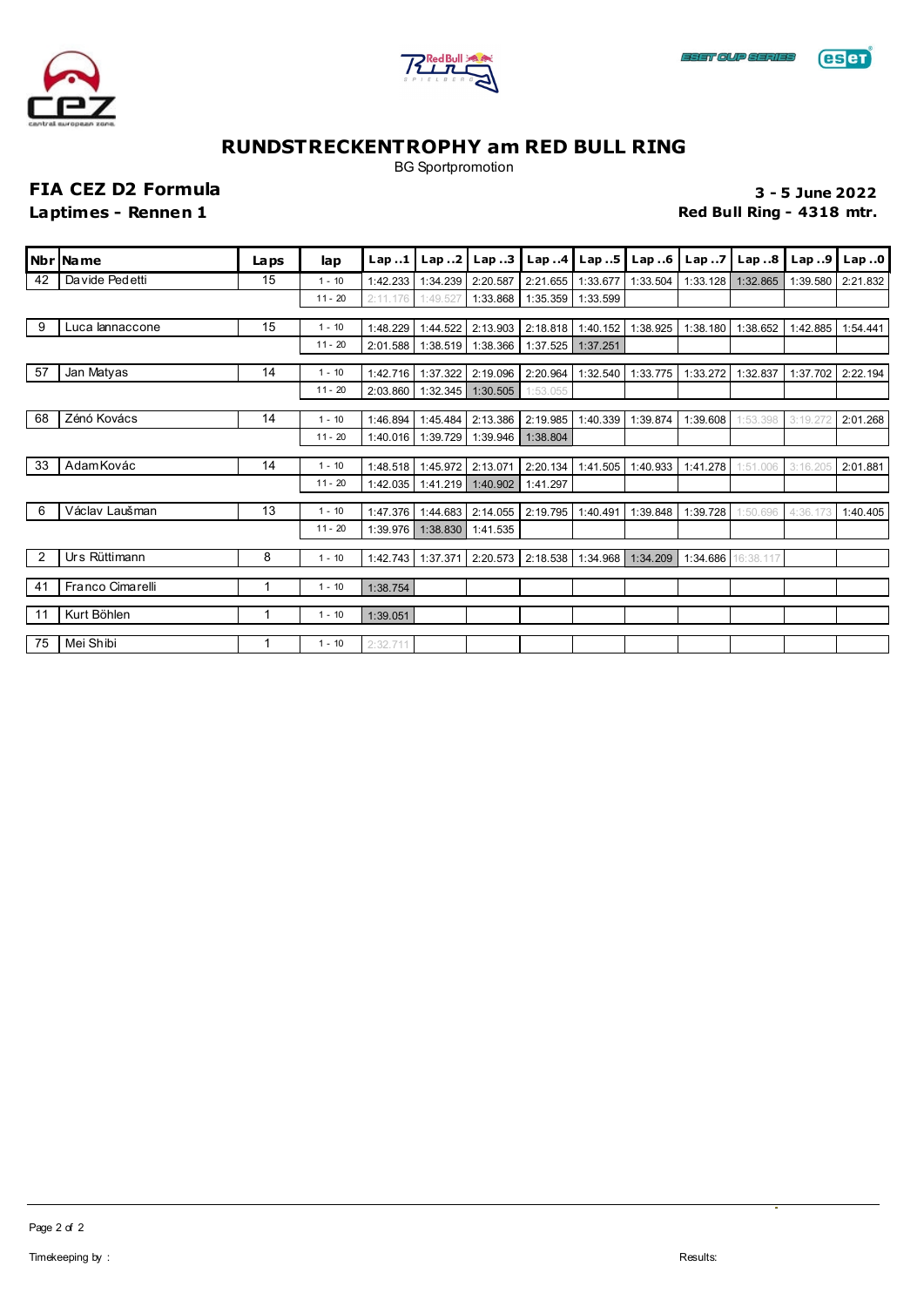





BG Sportpromotion

### **FIA CEZ D2 Formula 3 - 5 June 2022 Sector analyse - Rennen 1 Red Bull Ring - 4318 mtr.**

**eser** 

|     |                |                      |        | Sector 1       |              |        | Sector 2       |    |          | Sector 3       |         | theoretical | Actual   |    |
|-----|----------------|----------------------|--------|----------------|--------------|--------|----------------|----|----------|----------------|---------|-------------|----------|----|
| Pos |                | Nbr Name / Team name | time   |                | Lap pos      | time   | Lap pos        |    | time     |                | Lap pos | best        | best     | In |
| 1   | 212            | Paolo Brajnik        | 22.975 | 6              | $\mathbf{1}$ | 38.975 | $\overline{7}$ | 1  | 26.011   | 8              | 2       | 1:27.961    | 1:28.072 | 13 |
| 2   | 44             | Sandro Zeller        | 23.330 | 13             | 5            | 39.130 | 7              | 3  | 25.970   | 6              | 1       | 1:28.430    | 1:28.580 | 6  |
| 3   | 51             | Bernardo Pellegrini  | 23.170 | 14             | 4            | 39.305 | 14             | 4  | 26.267   | $\overline{2}$ | 3       | 1:28.742    | 1:28.890 | 13 |
| 4   | 8              | Dino Rasero          | 23.024 | 9              | 2            | 39.100 | 8              | 2  | 26.434   | 2              | 4       | 1:28.558    | 1:29.077 | 8  |
| 5   | 21             | Renato Papaleo       | 23.353 | 15             | 6            | 39.377 | 6              | 5  | 27.133   | 12             | 8       | 1:29.863    | 1:30.141 | 6  |
| 6   | 63             | Benjámin Berta       | 23.414 | 13             | 8            | 39.409 | 8              | 6  | 26.671   | 8              | 5       | 1:29.494    | 1:29.703 | 8  |
| 7   | 10             | Juju Noda            | 23.424 | 13             | 10           | 39.732 | 14             | 7  | 27.480   | 13             | 15      | 1:30.636    | 1:30.842 | 14 |
| 8   | 146            | Janos Magyar         | 23.148 | 13             | 3            | 39.872 | 14             | 10 | 27.227   | 8              | 11      | 1:30.247    | 1:30.516 | 8  |
| 9   | 14             | Andrea Benalli       | 23.401 | 13             | 7            | 39.810 | 13             | 8  | 27.325   | 14             | 13      | 1:30.536    | 1:30.612 | 13 |
| 10  | 17             | Nikolas Szabo        | 23.515 | 9              | 12           | 39.845 | 8              | 9  | 27.229   | 8              | 12      | 1:30.589    | 1:30.694 | 8  |
| 11  | $\mathbf{1}$   | David Richert        | 23.594 | 6              | 14           | 40.255 | 7              | 14 | 27.222   | 14             | 10      | 1:31.071    | 1:31.430 | 14 |
| 12  | 54             | Tomás Chabr          | 23.500 | 15             | 11           | 40.245 | 13             | 13 | 27.176   | 14             | 9       | 1:30.921    | 1:31.105 | 13 |
| 13  | 46             | Riccardo Perego      | 23.582 | 8              | 13           | 39.909 | 15             | 11 | 27.061   | 15             | 7       | 1:30.552    | 1:30.592 | 15 |
| 14  | 15             | Daniel Tapinos       | 23.786 | 13             | 16           | 40.386 | 15             | 15 | 27.409   | 15             | 14      | 1:31.581    | 1:32.054 | 12 |
| 15  | 20             | Stig Larsen          | 24.626 | 14             | 21           | 41.224 | 14             | 18 | 28.958   | 13             | 22      | 1:34.808    | 1:35.109 | 12 |
| 16  | 39             | Edoardo Bonanomi     | 24.705 | 14             | 22           | 41.627 | 5              | 21 | 28.955   | 12             | 21      | 1:35.287    | 1:35.454 | 13 |
| 17  | 5              | Tommaso Lovati       | 24.599 | 8              | 20           | 42.006 | 13             | 22 | 28.681   | 12             | 20      | 1:35.286    | 1:35.639 | 14 |
| 18  | 16             | Denis Mezzacasa      | 25.104 | 13             | 27           | 42.211 | 6              | 24 | 28.985   | 12             | 23      | 1:36.300    | 1:36.598 | 12 |
| 19  | 122            | Dr. Norbert Groer    | 24.839 | 8              | 23           | 42.297 | 14             | 25 | 29.773   | 5              | 26      | 1:36.909    | 1:37.288 | 13 |
| 20  | 23             | Vojtěch Birgus       | 24.905 | 13             | 24           | 42.316 | 14             | 26 | 29.512   | 5              | 25      | 1:36.733    | 1:37.208 | 13 |
| 21  | 42             | Davide Pedetti       | 23.997 | 8              | 18           | 40.811 | 7              | 16 | 27.533   | 7              | 16      | 1:32.341    | 1:32.865 | 8  |
| 22  | 9              | Luca Iannaccone      | 25.025 | 15             | 25           | 42.176 | 15             | 23 | 29.904   | 14             | 27      | 1:37.105    | 1:37.251 | 15 |
| 23  | 57             | Jan Matyas           | 23.420 | 13             | 9            | 40.155 | 13             | 12 | 26.930   | 13             | 6       | 1:30.505    | 1:30.505 | 13 |
| 24  | 68             | Zénó Kovács          | 25.935 | 14             | 28           | 43.377 | $\overline{7}$ | 27 | 29.481   | 14             | 24      | 1:38.793    | 1:38.804 | 14 |
| 25  | 33             | Adam Kovác           | 26.174 | 6              | 29           | 43.967 | 6              | 29 | 30.444   | 11             | 29      | 1:40.585    | 1:40.902 | 13 |
| 26  | 6              | Václav Laušman       | 25.071 | $\overline{7}$ | 26           | 43.746 | 12             | 28 | 29.910   | 11             | 28      | 1:38.727    | 1:38.830 | 12 |
| 27  | $\overline{2}$ | Urs Rüttimann        | 24.189 | $\overline{7}$ | 19           | 41.503 | 6              | 19 | 28.460   | 5              | 19      | 1:34.152    | 1:34.209 | 6  |
| 28  | 41             | Franco Cimarelli     | 23,908 | 2              | 17           | 41.006 | 1              | 17 | 27.925   | 1              | 18      | 1:32.839    | 1:38.754 | 1  |
| 29  | 11             | Kurt Böhlen          | 23.677 | 2              | 15           | 41.587 | 1              | 20 | 27.856   | 1              | 17      | 1:33.120    | 1:39.051 | 1  |
| 30  | 75             | Mei Shibi            | 39.042 | $\mathbf{1}$   | 30           | 59.478 | $\mathbf{1}$   | 30 | 1:46.997 | 0              | 30      | 3:25.517    |          |    |
|     |                |                      |        |                |              |        |                |    |          |                |         |             |          |    |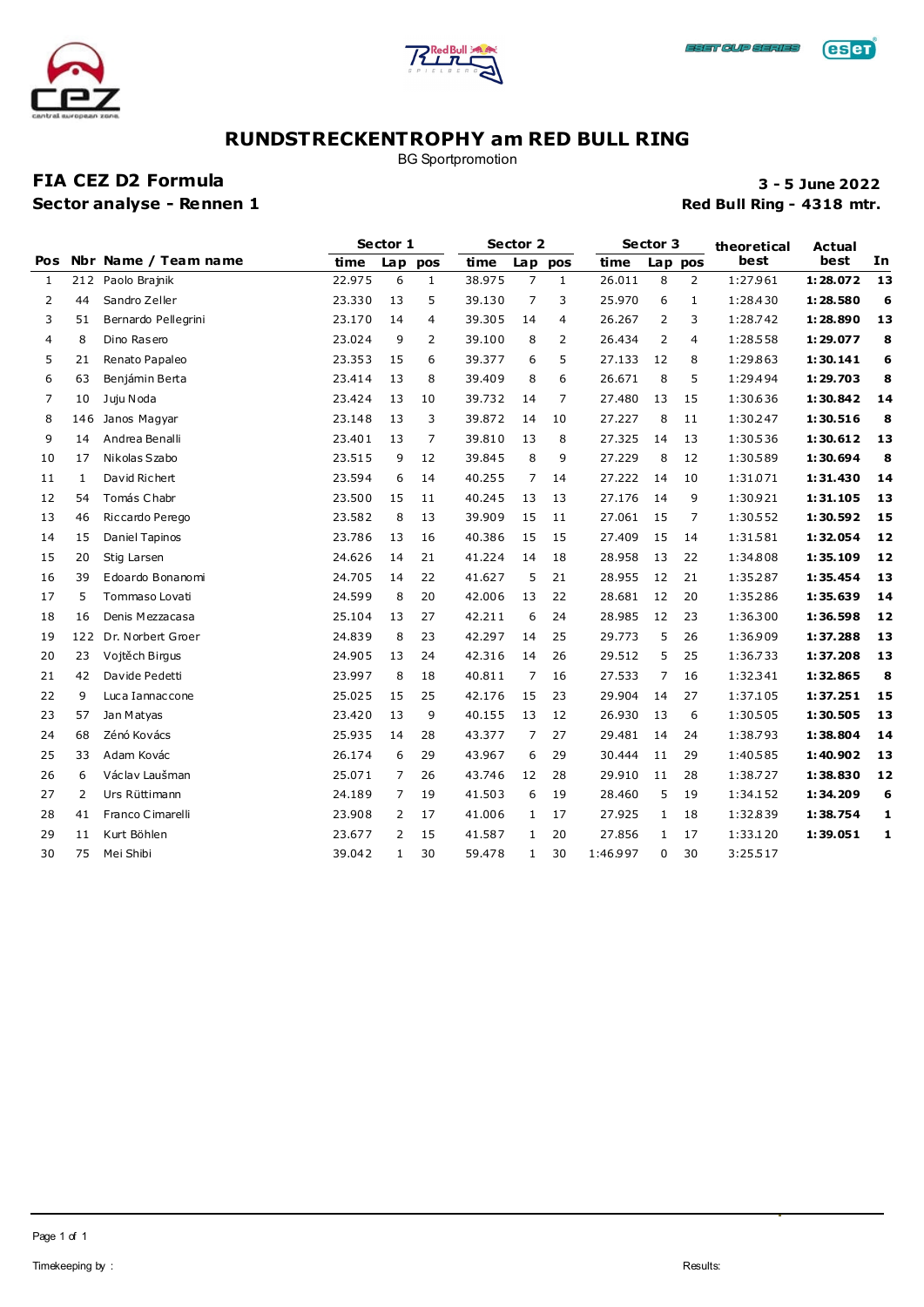





BG Sportpromotion

## **FIA CEZ D2 Formula 3 - 5 June 2022**

|     | <b>David Richert</b> |       |                |       |        |       |          |             |     | Dallara F-309 Volkswagen |       |          |       |        |       |                 |             |
|-----|----------------------|-------|----------------|-------|--------|-------|----------|-------------|-----|--------------------------|-------|----------|-------|--------|-------|-----------------|-------------|
| lap | Sect-1               | Speed | Sect-2         | Speed | Sect-3 | Speed | TopSpeed | laptime pit | lap | Sect-1                   | Speed | Sect-2   | Speed | Sect-3 |       | Speed Tops peed | laptime pit |
|     | 29.740               | 300.9 | 42.352         |       | 29.765 | 119.3 |          | 1:41.857    | 9   | 23.938                   | 322.4 | 42.027   |       | 33.740 | 83.5  |                 | 1:39.705    |
| 2   | 24.764               | 325.0 | 42.684         |       | 29.096 | 119.6 |          | 1:36.544    | 10  | 38.400                   | 184.  | 1:05.190 |       | 38.428 | 93.6  |                 | 2:22.018    |
|     | 29.043               |       | 271.2 1:03.327 |       | 47.831 | 97.2  |          | 2:20.201    | 11  | 30.768                   | 272.1 | 56.124   |       | 37.275 | 146.1 |                 | 2:04.167    |
| 4   | 36.057               |       | 196.6 1:00.109 |       | 43.642 | 144.8 |          | 2:19.808    | 12  | 24.044                   | 328.3 | 40.779   |       | 27.616 | 146.7 |                 | 1:32.439    |
| 5   | 23.958               | 329.6 | 41.101         |       | 27.921 | 146.1 |          | 1:32.980    | 13  | 23.766                   | 321.1 | 40.644   |       | 27.240 | 146.1 |                 | 1:31.650    |
| 6   | 23.594               | 332.3 | 41.195         |       | 27.832 | 146.4 |          | 1:32.621    | 14  | 23.618                   | 327.0 | 40.590   |       | 27.222 | 146.4 |                 | 1:31.430    |
|     | 24.029               | 325.0 | 40.255         |       | 27.494 | 146.1 |          | 1:31.778    | 15  | 23.902                   | 322.4 | 40.274   |       | 27.661 | 145.9 |                 | 1:31.837    |
|     | 23.776               | 323.7 | 40.537         |       | 27.782 | 145.1 |          | 1:32.095    | 16  |                          |       |          |       |        |       |                 |             |

|     | Urs Rüttimann |       |                |              |        |       |          |             |     | Dallara F-306 Volkswagen |       |                 |       |        |       |                 |             |
|-----|---------------|-------|----------------|--------------|--------|-------|----------|-------------|-----|--------------------------|-------|-----------------|-------|--------|-------|-----------------|-------------|
| lap | Sect-1        | Speed | Sect-2         | <b>Speed</b> | Sect-3 | Speed | TopSpeed | laptime pit | lap | Sect-1                   | Speed | Sect-2          | Speed | Sect-3 |       | Speed Tops peed | laptime pit |
|     | 29.121        | 302.6 | 44.020         |              | 29.602 | 143.2 |          | 1:42.743    |     | 24.818                   | 321.8 | 41.690          |       | 28.460 | 143.7 |                 | 1:34.968    |
|     | 25.673        | 318.0 | 42.781         |              | 28.917 | 143.0 |          | 1:37.371    | 6   | 24.241                   | 321.8 | 41.503          |       | 28.465 | 143.7 |                 | 1:34.209    |
|     | 29.568        |       | 210.9 1:03.701 |              | 47.304 | 81.2  |          | 2:20.573    |     | 24.189                   | 323.1 | 42.013          |       | 28.484 | 144.3 |                 | 1:34.686    |
|     | 35.718        | 178.4 | 59.462         |              | 43.358 | 141.9 |          | 2:18.538    | 8   | 24.290                   |       | 319.9 14:43.864 |       | Pit In |       |                 | 16:38.117   |

|     | Tommaso Lovati |       |          |       |        |       |                 |                |     | Tatuus T014 Fiat |       |        |       |        |       |                 |             |
|-----|----------------|-------|----------|-------|--------|-------|-----------------|----------------|-----|------------------|-------|--------|-------|--------|-------|-----------------|-------------|
| lap | Sect-1         | Speed | Sect-2   | Speed | Sect-3 | Speed | <b>TopSpeed</b> | laptime<br>pit | lap | Sect-1           | Speed | Sect-2 | Speed | Sect-3 |       | Speed Tops peed | laptime pit |
|     | 28.736         | 296.5 | 44.346   |       | 30.488 | 135.8 |                 | 1:43.570       | 9   | 25.858           | 308.9 | 43.412 |       | 31.018 | 133.3 |                 | 1:40.288    |
| ◢   | 25.077         | 310.1 | 43.044   |       | 30.970 | 106.6 |                 | 1:39.091       | 10  | 28.388           | 180.2 | 59.952 |       | 39.022 | 83.9  |                 | 2:07.362    |
|     | 30.739         | 242.4 | 1:02.260 |       | 45.785 | 85.7  |                 | 2:18.784       | 11  | 29.910           | 238.9 | 55.382 |       | 38.192 | 137.0 |                 | 2:03.484    |
| 4   | 36.728         | 173.1 | 58.976   |       | 42.264 | 131.8 |                 | 2:17.968       | 12  | 25.042           | 313.7 | 42.153 |       | 28.681 | 139.4 |                 | 1:35.876    |
| 5   | 25.544         | 310.1 | 42.116   |       | 29.535 | 138.2 |                 | 1:37.195       | 13  | 24.966           | 310.1 | 42.006 |       | 28.911 | 138.7 |                 | 1:35.883    |
| 6   | 25.274         | 309.5 | 42.192   |       | 29.036 | 138.7 |                 | 1:36.502       | 14  | 24.827           | 310.7 | 42.047 |       | 28.765 | 139.2 |                 | 1:35.639    |
|     | 24.889         | 313.1 | 42.107   |       | 28.923 | 139.4 |                 | 1:35.919       | 15  | 25.132           | 308.3 | 42.226 |       | 29.129 | 139.2 |                 | 1:36.487    |
| 8   | 24.599         | 315.5 | 42.364   |       | 29.162 | 138.9 |                 | 1:36.125       | 16  |                  |       |        |       |        |       |                 |             |

|     | Václav Laušman |       |          |       |        |       |          |             |     | Dallara Tovota |       |        |       |        |       |                 |             |
|-----|----------------|-------|----------|-------|--------|-------|----------|-------------|-----|----------------|-------|--------|-------|--------|-------|-----------------|-------------|
| lap | Sect-1         | Speed | Sect-2   | Speed | Sect-3 | Speed | TopSpeed | laptime pit | lap | Sect-1         | Speed | Sect-2 | Speed | Sect-3 |       | Speed Tops peed | laptime pit |
|     | 29.580         | 306.0 | 45.665   |       | 32.131 | 105.9 |          | 1:47.376    | 8   | 25.340         | 310.7 | 46.803 |       | Pit In |       |                 | 1:50.696    |
| 2   | 27.015         | 312.5 | 45.613   |       | 32.055 | 130.9 |          | 1:44.683    | 9   | Pit Out        | 282.5 | 47.375 |       | 30.824 | 137.5 |                 | 4:36.173    |
|     | 28.052         | 219.2 | 1:01.645 |       | 44.358 | 64.7  |          | 2:14.055    | 10  | 25.614         | 304.3 | 44.568 |       | 30.223 | 138.0 |                 | 1:40.405    |
|     | 36.151         | 156.8 | 59.371   |       | 44.273 | 137.5 |          | 2:19.795    | 11  | 25.765         | 308.3 | 44.301 |       | 29.910 | 139.7 |                 | 1:39.976    |
|     | 25.616         | 313.1 | 44.012   |       | 30.863 | 138.0 |          | 1:40.491    | 12  | 25.162         | 309.5 | 43.746 |       | 29.922 | 141.2 |                 | 1:38.830    |
| 6   | 25.255         | 314.9 | 44.391   |       | 30.202 | 140.4 |          | 1:39.848    | 13  | 25.141         | 314.3 | 44.374 |       | 32.020 | 136.1 |                 | 1:41.535    |
|     | 25.071         | 313.1 | 44.041   |       | 30.616 | 138.7 |          | 1:39.728    | 14  |                |       |        |       |        |       |                 |             |

| 8   | Dino Rasero |       |                |       |        |       |          |                |     | Dallara F-320 Mercedes |       |          |       |        |       |                 |             |
|-----|-------------|-------|----------------|-------|--------|-------|----------|----------------|-----|------------------------|-------|----------|-------|--------|-------|-----------------|-------------|
| lap | Sect-1      | Speed | Sect-2         | Speed | Sect-3 | Speed | TopSpeed | laptime<br>pit | lap | Sect-1                 | Speed | Sect-2   | Speed | Sect-3 |       | Speed Tops peed | laptime pit |
|     |             | 331.7 | 41.021         |       | 26.875 | 149.2 |          | 1:35.199       | 9   | 23.024                 | 337.9 | 45.249   |       | 36.639 | 80.9  |                 | 1:44.912    |
| 2   | 23.307      | 334.4 | 39.859         |       | 26.434 | 149.4 |          | 1:29.600       | 10  | 39.137                 | 145.5 | 1:05.289 |       | 38.186 | 93.2  |                 | 2:22.612    |
|     | 30.830      |       | 176.9 1:09.277 |       | 47.794 | 94.4  |          | 2:27.901       | 11  | 30.124                 | 228.4 | 57.526   |       | 38.965 | 148.3 |                 | 2:06.615    |
| 4   | 36.993      |       | 148.4 1:00.822 |       | 45.158 | 146.9 |          | 2:22.973       | 12  | 23.677                 | 332.3 | 39.594   |       | 26.732 | 151.1 |                 | 1:30.003    |
| 5   | 24.142      | 332.3 | 41.693         |       | 27.019 | 148.3 |          | 1:32.854       | 13  | 23.406                 | 332.3 | 40.056   |       | 27.552 | 148.9 |                 | 1:31.014    |
| 6   | 23.415      | 339.3 | 40.707         |       | 27.881 | 147.8 |          | 1:32.003       | 14  | 23.343                 | 336.5 | 39.646   |       | 26.435 | 148.9 |                 | 1:29.424    |
|     | 23.716      | 331.0 | 39.646         |       | 26.642 | 148.9 |          | 1:30.004       | 15  | 23.276                 | 332.3 | 39.911   |       | 26.957 | 148.9 |                 | 1:30.144    |
| 8   | 23.336      | 334.4 | 39.100         |       | 26.641 | 150.3 |          | 1:29.077       | 16  |                        |       |          |       |        |       |                 |             |

| 9   | Luca Iannaccone |       |                |       |        |       |          |             |     | Dallara F-308 Opel Spiess |       |        |       |        |       |             |             |
|-----|-----------------|-------|----------------|-------|--------|-------|----------|-------------|-----|---------------------------|-------|--------|-------|--------|-------|-------------|-------------|
| lap | Sect-1          | Speed | Sect-2         | Speed | Sect-3 | Speed | TopSpeed | laptime pit | lap | Sect-1                    | Speed | Sect-2 | Speed | Sect-3 | Speed | T ops pee d | laptime pit |
|     | 30.196          | 306.6 | 45.317         |       | 32.716 | 106.5 |          | 1:48.229    | 9   | 25.913                    | 310.1 | 45.403 |       | 31.569 | 137.0 |             | 1:42.885    |
| 2   | 27.140          | 311.3 | 44.639         |       | 32.743 | 134.9 |          | 1:44.522    | 10  | 25.797                    | 313.1 | 48.712 |       | 39.932 | 109.7 |             | 1:54.441    |
|     | 26.427          | 245.7 | 1:02.520       |       | 44.956 | 66.9  |          | 2:13.903    | 11  | 30.401                    | 229.1 | 52.648 |       | 38.539 | 138.9 |             | 2:01.588    |
| 4   | 35.143          |       | 220.1 1:00.276 |       | 43.399 | 136.6 |          | 2:18.818    | 12  | 25.461                    | 314.3 | 42.658 |       | 30.400 | 138.5 |             | 1:38.519    |
| 5   | 25.643          | 316.1 | 43.229         |       | 31.280 | 137.5 |          | 1:40.152    | 13  | 25.390                    | 311.9 | 42.517 |       | 30.459 | 138.0 |             | 1:38.366    |
| 6   | 25.512          | 315.5 | 43.115         |       | 30.298 | 138.7 |          | 1:38.925    | 14  | 25.156                    | 314.3 | 42.465 |       | 29.904 | 138.7 |             | 1:37.525    |
|     | 25.436          | 314.3 | 42.651         |       | 30.093 | 138.7 |          | 1:38.180    | 15  | 25.025                    | 314.3 | 42.176 |       | 30.050 | 137.7 |             | 1:37.251    |
|     | 25.439          | 313.7 | 42.720         |       | 30.493 | 138.2 |          | 1:38.652    | 16  |                           |       |        |       |        |       |             |             |

| Speed<br>Sect-2<br>laptime pit lap<br>Sect-2<br>Speed<br>Sect-3<br>TopSpeed<br>Sect-1<br>Speed<br>Sect-1<br>Speed<br>lap<br>Speed |  |  |  |                 |                                |
|-----------------------------------------------------------------------------------------------------------------------------------|--|--|--|-----------------|--------------------------------|
|                                                                                                                                   |  |  |  | Sect-3          | laptime pit<br>Speed Tops peed |
| 313.1<br>148.3<br>1:40.282<br>332.3<br>42.143<br>28.092<br>23.616<br>42.621<br>9                                                  |  |  |  | 93.1<br>35.229  | 1:41.466                       |
| 147.8<br>334.4<br>41.158<br>138.7<br>23.636<br>1:05.404<br>1:32.750<br>10<br>39.134<br>27.956                                     |  |  |  | 92.0<br>38.373  | 2:22.911                       |
| 187.5 1:07.565<br>80.7<br>227.1<br>27.055<br>11<br>29.717<br>57.624<br>48.658<br>2:23.278                                         |  |  |  | 148.9<br>38.540 | 2:05.881                       |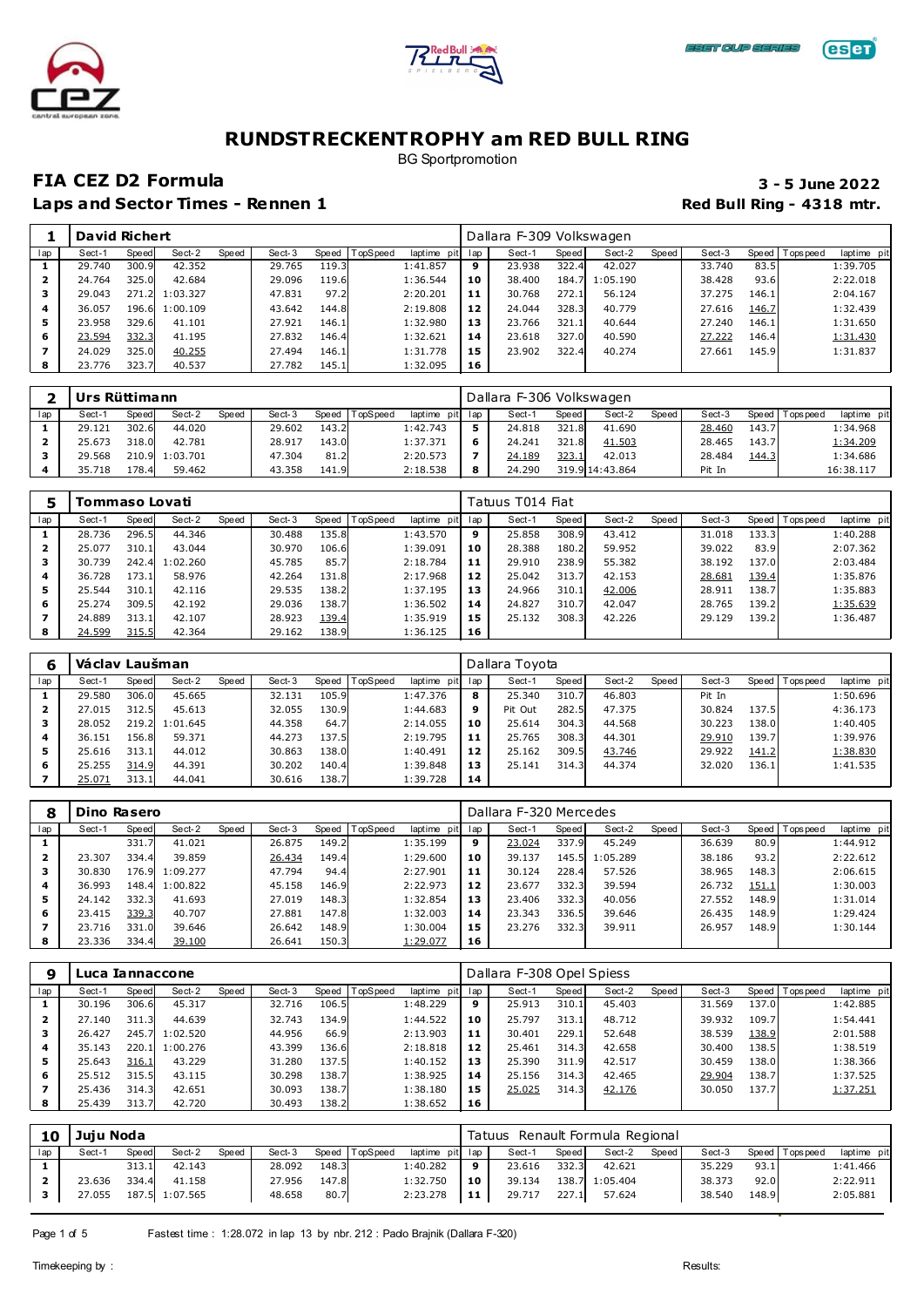





BG Sportpromotion

### **FIA CEZ D2 Formula 3 - 5 June 2022**

| 35.588 |       | 138.6 1:01.055 | 44.469 | 148.3 | 2:21.112 | 12 | 23.539 | 340.0 | 40.307 | 27.495 | 148.6 | 1:31.341        |
|--------|-------|----------------|--------|-------|----------|----|--------|-------|--------|--------|-------|-----------------|
| 23.552 | 339.3 | 41.084         | 27.494 | 149.2 | 1:32.130 | 13 | 23.424 | 335.1 | 40.087 | 27.480 | 149.4 | 1:30.991        |
| 23.894 | 333.7 | 40.236         | 27.734 | 149.2 | 1:31.864 | 14 | 23.526 | 333.7 | 39.732 | 27.584 | 149.4 | <u>1:30.842</u> |
| 23.676 | 337.2 | 40.291         | 27.641 | 147.5 | 1:31.608 | 15 | 23.610 | 333.7 | 39.886 | 28.183 | 145.9 | 1:31.679        |
| 23.522 | 333.7 | 39.875         | 27.792 | 147.2 | 1:31.189 | 16 |        |       |        |        |       |                 |

| . . | Kurt  | `Böhlen |               |       |        |               |         |                 |         |       | Dallara F-308 Mercedes |        |       |        |       |             |             |
|-----|-------|---------|---------------|-------|--------|---------------|---------|-----------------|---------|-------|------------------------|--------|-------|--------|-------|-------------|-------------|
| lap | Sect- | Speed   | Sect-2        | Speed | Sect-3 | Speed         | opSpeed | laptime         | pit lap | Sect- | Speed                  | Sect-2 | Speed | Sect-3 | Speed | T ops pee d | laptime pit |
|     |       | 319.3   | <u>41.587</u> |       | 27.856 | <u> 145.1</u> |         | <u>1:39.051</u> |         |       |                        |        |       |        |       |             |             |

| 14  | Andrea Benalli |       |                |       |        |       |          |                |     | Dallara F-309 Volkswagen |       |          |       |        |       |                 |             |
|-----|----------------|-------|----------------|-------|--------|-------|----------|----------------|-----|--------------------------|-------|----------|-------|--------|-------|-----------------|-------------|
| lap | Sect-1         | Speed | Sect-2         | Speed | Sect-3 | Speed | TopSpeed | laptime<br>pit | lap | Sect-1                   | Speed | Sect-2   | Speed | Sect-3 |       | Speed Tops peed | laptime pit |
|     |                | 327.6 | 40.421         |       | 27.383 | 149.4 |          | 1:36.450       | 9   | 23.708                   | 333.0 | 43.416   |       | 33.833 | 99.4  |                 | 1:40.957    |
| 2   | 23.449         | 337.9 | 39.818         |       | 27.831 | 147.8 |          | 1:31.098       | 10  | 38.664                   | 174.2 | 1:05.738 |       | 38.651 | 92.2  |                 | 2:23.053    |
|     | 30.339         |       | 165.7 1:08.699 |       | 48.150 | 95.9  |          | 2:27.188       | 11  | 30.239                   | 257.4 | 56.470   |       | 38.345 | 142.2 |                 | 2:05.054    |
| 4   | 36.165         |       | 143.4 1:00.913 |       | 44.695 | 146.7 |          | 2:21.773       | 12  | 23.988                   | 333.0 | 40.126   |       | 27.514 | 145.6 |                 | 1:31.628    |
| 5   | 23.515         | 335.8 | 40.293         |       | 27.479 | 142.4 |          | 1:31.287       | 13  | 23.401                   | 336.5 | 39.810   |       | 27.401 | 146.4 |                 | 1:30.612    |
| 6   | 23.776         | 335.1 | 40.398         |       | 28.370 | 143.0 |          | 1:32.544       | 14  | 23.429                   | 336.5 | 40.212   |       | 27.325 | 140.2 |                 | 1:30.966    |
|     | 25.029         | 329.6 | 40.768         |       | 27.950 | 140.9 |          | 1:33.747       | 15  | 23.899                   | 335.1 | 39.883   |       | 27.811 | 144.0 |                 | 1:31.593    |
| 8   | 24.210         | 335.1 | 40.303         |       | 27.680 | 144.0 |          | 1:32.193       | 16  |                          |       |          |       |        |       |                 |             |

| 15  | <b>Daniel Tapinos</b> |       |          |       |        |              |                 |             |     | Dallara F-308 NEB Mugen |       |        |       |        |       |                 |             |
|-----|-----------------------|-------|----------|-------|--------|--------------|-----------------|-------------|-----|-------------------------|-------|--------|-------|--------|-------|-----------------|-------------|
| lap | Sect-1                | Speed | Sect-2   | Speed | Sect-3 | Speed        | <b>TopSpeed</b> | laptime pit | lap | Sect-1                  | Speed | Sect-2 | Speed | Sect-3 |       | Speed Tops peed | laptime pit |
|     | 28.808                | 322.4 | 42.042   |       | 39.222 | 76.3         |                 | 1:50.072    | 9   | 25.029                  | 258.2 | 43.906 |       | 30.899 | 102.9 |                 | 1:39.834    |
| 2   | 26.853                | 318.6 | 42.486   |       | 31.259 | 137.7        |                 | 1:40.598    | 10  | 34.094                  | 192.2 | 59.850 |       | 38.977 | 101.0 |                 | 2:12.921    |
|     | 28.680                | 220.1 | 1:03.921 |       | 44.667 | 73.1         |                 | 2:17.268    | 11  | 30.055                  | 214.2 | 55.550 |       | 37.906 | 143.5 |                 | 2:03.511    |
| 4   | 35.827                | 223.7 | 59.611   |       | 41.601 | <u>145.1</u> |                 | 2:17.039    | 12  | 23.918                  | 323.7 | 40.539 |       | 27.597 | 144.5 |                 | 1:32.054    |
| 5   | 24.823                | 321.1 | 41.382   |       | 28.074 | 143.5        |                 | 1:34.279    | 13  | 23.786                  | 321.8 | 40.979 |       | 28.258 | 144.5 |                 | 1:33.023    |
| 6   | 24.003                | 327.0 | 41.508   |       | 28.603 | 142.2        |                 | 1:34.114    | 14  | 23.961                  | 325.0 | 40.558 |       | 27.924 | 144.5 |                 | 1:32.443    |
|     | 24.097                | 321.8 | 41.298   |       | 28.931 | 142.2        |                 | 1:34.326    | 15  | 24.283                  | 318.0 | 40.386 |       | 27.409 | 144.8 |                 | 1:32.078    |
|     | 24.284                | 319.9 | 40.825   |       | 28.195 | 143.0        |                 | 1:33.304    | 16  |                         |       |        |       |        |       |                 |             |

| 16  | Denis Mezzacasa |       |          |       |        |       |          |                |     | Tatuus FR Renault |       |        |       |        |       |                   |             |
|-----|-----------------|-------|----------|-------|--------|-------|----------|----------------|-----|-------------------|-------|--------|-------|--------|-------|-------------------|-------------|
| lap | Sect-1          | Speed | Sect-2   | Speed | Sect-3 | Speed | TopSpeed | laptime<br>pit | lap | Sect-1            | Speed | Sect-2 | Speed | Sect-3 |       | Speed   Tops peed | laptime pit |
|     | 28.550          | 297.6 | 44.120   |       | 29.702 | 135.4 |          | 1:42.372       | 9   | 25.348            | 300.9 | 42.601 |       | 30.199 | 125.3 |                   | 1:38.148    |
| 2   | 25.604          | 300.9 | 42.970   |       | 30.699 | 113.0 |          | 1:39.273       | 10  | 28.240            | 214.2 | 59.375 |       | 39.365 | 82.4  |                   | 2:06.980    |
| з   | 30.615          | 235.7 | 1:00.766 |       | 47.767 | 86.7  |          | 2:19.148       | 11  | 30.185            | 184.5 | 55.016 |       | 38.039 | 134.2 |                   | 2:03.240    |
| 4   | 35.872          | 218.6 | 59.671   |       | 42.923 | 133.6 |          | 2:18.466       | 12  | 25.153            | 306.0 | 42.460 |       | 28.985 | 136.1 |                   | 1:36.598    |
| 5   | 26.078          | 307.2 | 42.631   |       | 29,406 | 134.9 |          | 1:38.115       | 13  | 25.104            | 302.0 | 42.550 |       | 29.295 | 135.2 |                   | 1:36.949    |
| 6   | 25.328          | 305.4 | 42.211   |       | 29.356 | 135.2 |          | 1:36.895       | 14  | 25.221            | 301.4 | 42.535 |       | 29.551 | 135.6 |                   | 1:37.307    |
|     | 25.189          | 303.7 | 42.251   |       | 29.872 | 134.7 |          | 1:37.312       | 15  | 25.279            | 298.7 | 43.263 |       | 30.310 | 134.7 |                   | 1:38.852    |
| 8   | 25.153          | 303.1 | 42.506   |       | 29.272 | 136.6 |          | 1:36.931       | 16  |                   |       |        |       |        |       |                   |             |

| 17  | Nikolas Szabo |       |                |       |        |       |                  |             |     | Dallara F-313 Toyota |       |          |       |        |       |                 |             |
|-----|---------------|-------|----------------|-------|--------|-------|------------------|-------------|-----|----------------------|-------|----------|-------|--------|-------|-----------------|-------------|
| lap | Sect-1        | Speed | Sect-2         | Speed | Sect-3 |       | Speed   TopSpeed | laptime pit | lap | Sect-1               | Speed | Sect-2   | Speed | Sect-3 |       | Speed Tops peed | laptime pit |
|     |               | 307.2 | 43.454         |       | 29.481 | 116.8 |                  | 1:42.641    | 9   | 23.515               | 325.7 | 44.050   |       | 33.551 | 100.4 |                 | 1:41.116    |
| 2   | 25.081        | 325.0 | 42.823         |       | 29.083 | 142.2 |                  | 1:36.987    | 10  | 38.901               | 183.5 | 1:05.597 |       | 38.298 | 88.6  |                 | 2:22.796    |
|     | 27.473        |       | 252.6 1:03.315 |       | 48.105 | 85.4  |                  | 2:18.893    | 11  | 30.375               | 223.4 | 56.806   |       | 37.462 | 143.7 |                 | 2:04.643    |
| 4   | 36.540        | 169.6 | 1:00.217       |       | 44.605 | 143.7 |                  | 2:21.362    | 12  | 24.247               | 325.7 | 40.311   |       | 27.607 | 145.6 |                 | 1:32.165    |
| 5   | 24.248        | 320.5 | 41.138         |       | 27.761 | 146.1 |                  | 1:33.147    | 13  | 23.611               | 327.0 | 40.010   |       | 27.281 | 146.4 |                 | 1:30.902    |
| 6   | 23.605        | 328.3 | 40.873         |       | 27.440 | 145.6 |                  | 1:31.918    | 14  | 23.607               | 326.3 | 39.991   |       | 27.409 | 145.1 |                 | 1:31.007    |
|     | 23.971        | 322.4 | 39.973         |       | 27.276 | 145.9 |                  | 1:31.220    | 15  | 23.634               | 327.6 | 40.008   |       | 27.631 | 145.1 |                 | 1:31.273    |
| 8   | 23.620        | 325.0 | 39.845         |       | 27.229 | 146.4 |                  | 1:30.694    | 16  |                      |       |          |       |        |       |                 |             |

| 20  | Stig Larsen |       |          |       |        |       |          |             |     | Dallara F-312 Volkswagen |       |        |       |        |       |                 |             |
|-----|-------------|-------|----------|-------|--------|-------|----------|-------------|-----|--------------------------|-------|--------|-------|--------|-------|-----------------|-------------|
| lap | Sect-1      | Speed | Sect-2   | Speed | Sect-3 | Speed | TopSpeed | laptime pit | lap | Sect-1                   | Speed | Sect-2 | Speed | Sect-3 |       | Speed Tops peed | laptime pit |
|     | 28.402      | 319.3 | 43.826   |       | 29.849 | 139.9 |          | 1:42.077    | 9   | 25.929                   | 310.7 | 43.508 |       | 30.726 | 139.9 |                 | 1:40.163    |
| 2   | 25.901      | 310.1 | 44.166   |       | 31.230 | 111.2 |          | 1:41.297    | 10  | 28.550                   | 192.6 | 59.347 |       | 39.543 | 87.7  |                 | 2:07.440    |
| з   | 29.681      | 249.5 | 1:00.732 |       | 47.534 | 76.7  |          | 2:17.947    | 11  | 29.710                   | 197.3 | 55.542 |       | 38.086 | 138.9 |                 | 2:03.338    |
| 4   | 35.759      | 187.3 | 59.420   |       | 43.718 | 137.5 |          | 2:18.897    | 12  | 24.647                   | 312.5 | 41.408 |       | 29.054 | 136.3 |                 | 1:35.109    |
| 5.  | 24.901      | 314.9 | 41.977   |       | 29.239 | 140.2 |          | 1:36.117    | 13  | 24.700                   | 310.7 | 41.521 |       | 28.958 | 140.2 |                 | 1:35.179    |
| 6   | 24.725      | 314.3 | 41.766   |       | 30.297 | 139.9 |          | 1:36.788    | 14  | 24.626                   | 311.3 | 41.224 |       | 29.336 | 141.4 |                 | 1:35.186    |
|     | 25.233      | 311.3 | 42.347   |       | 29.594 | 137.3 |          | 1:37.174    | 15  | 24.855                   | 308.3 | 41.811 |       | 29.360 | 140.4 |                 | 1:36.026    |
| 8   | 24.719      | 311.3 | 41.821   |       | 29.682 | 138.5 |          | 1:36.222    | 16  |                          |       |        |       |        |       |                 |             |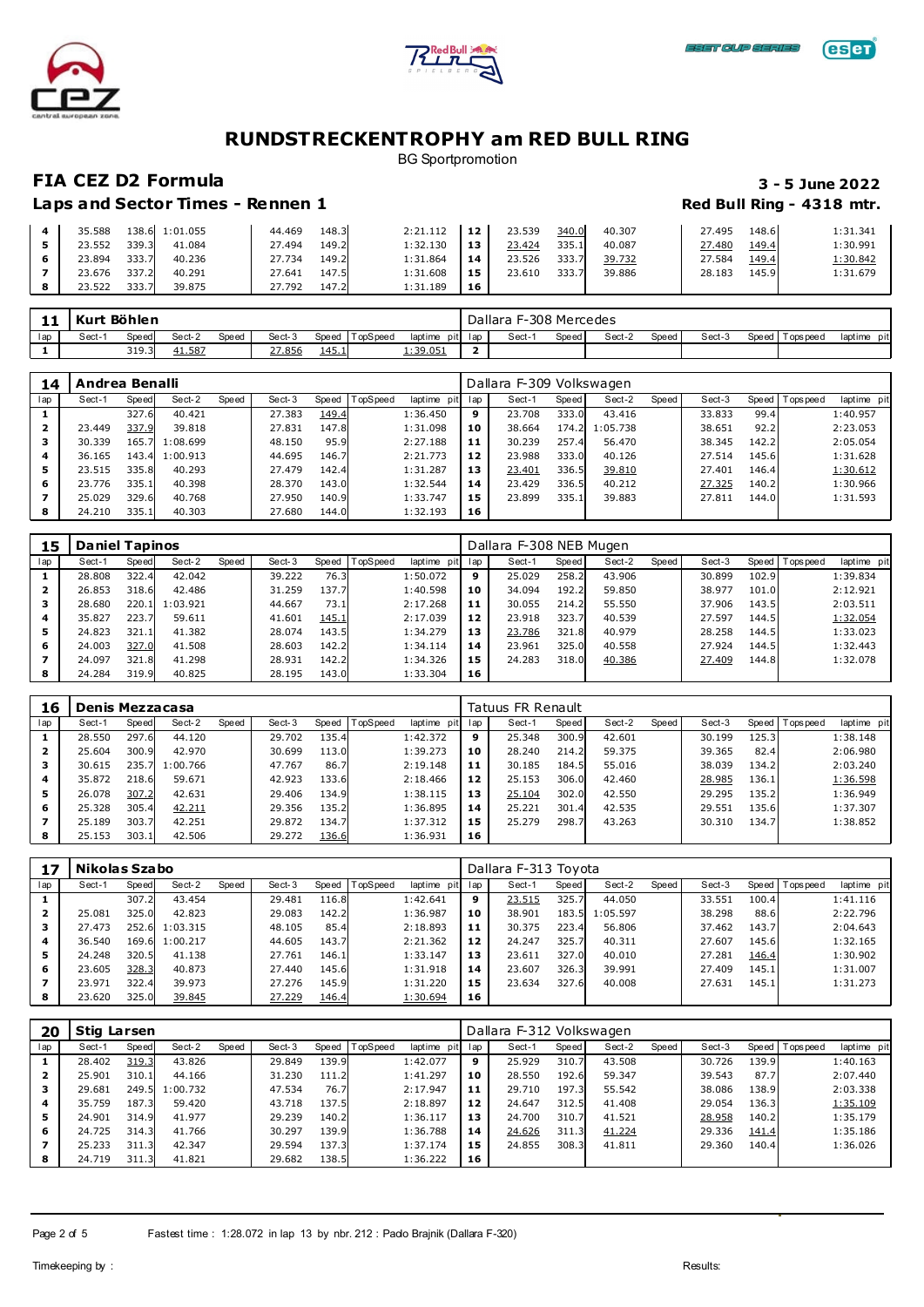





BG Sportpromotion

### **FIA CEZ D2 Formula 3 - 5 June 2022**

| 21  | Renato Papaleo |       |                |       |        |       |                |             |     | Dallara F-312 Volkswagen |       |          |         |        |       |                 |             |
|-----|----------------|-------|----------------|-------|--------|-------|----------------|-------------|-----|--------------------------|-------|----------|---------|--------|-------|-----------------|-------------|
| lap | Sect-1         | Speed | Sect-2         | Speed | Sect-3 |       | Speed TopSpeed | laptime pit | lap | Sect-1                   | Speed | Sect-2   | Speed ' | Sect-3 |       | Speed Tops peed | laptime pit |
|     |                | 328.3 | 41.077         |       | 27.531 | 148.3 |                | 1:36.216    | 9   | 23.524                   | 331.7 | 44.991   |         | 36.828 | 80.0  |                 | 1:45.343    |
| 2   | 23,460         | 333.0 | 39.447         |       | 27.416 | 151.4 |                | 1:30.323    | 10  | 39.039                   | 166.5 | 1:05.329 |         | 38.210 | 93.7  |                 | 2:22.578    |
| з   | 30.127         |       | 169.3 1:09.241 |       | 48.033 | 87.0  |                | 2:27.401    | 11  | 30.225                   | 248.4 | 57.553   |         | 38.699 | 148.3 |                 | 2:06.477    |
| 4   | 36.429         |       | 140.2 1:00.835 |       | 44.699 | 148.9 |                | 2:21.963    | 12  | 23.422                   | 337.9 | 39.907   |         | 27.133 | 149.2 |                 | 1:30.462    |
| 5   | 23.833         | 336.5 | 39.781         |       | 27.361 | 149.4 |                | 1:30.975    | 13  | 23.480                   | 335.1 | 39.880   |         | 27.384 | 147.5 |                 | 1:30.744    |
| 6   | 23.392         | 334.4 | 39.377         |       | 27.372 | 147.5 |                | 1:30.141    | 14  | 23.648                   | 329.6 | 40.387   |         | 27.442 | 148.9 |                 | 1:31.477    |
|     | 23.504         | 335.1 | 39.722         |       | 27.802 | 146.7 |                | 1:31.028    | 15  | 23.353                   | 333.0 | 39.593   |         | 27.555 | 148.3 |                 | 1:30.501    |
| 8   | 23.597         | 332.3 | 39.661         |       | 27.386 | 147.8 |                | 1:30.644    | 16  |                          |       |          |         |        |       |                 |             |

| 23  | Vojtěch Birgus |              |                |       |        |       |                 |                |     | Tatuus T014 Fiat |       |        |       |        |       |                 |             |
|-----|----------------|--------------|----------------|-------|--------|-------|-----------------|----------------|-----|------------------|-------|--------|-------|--------|-------|-----------------|-------------|
| lap | Sect-1         | <b>Speed</b> | Sect-2         | Speed | Sect-3 | Speed | <b>TopSpeed</b> | laptime<br>pit | lap | Sect-1           | Speed | Sect-2 | Speed | Sect-3 |       | Speed Tops peed | laptime pit |
|     | 28.941         | 300.3        | 44.989         |       | 31.322 | 133.1 |                 | 1:45.252       | 9   | 26.019           | 303.7 | 43.681 |       | 31.137 | 133.6 |                 | 1:40.837    |
| 2   | 25.752         | 304.3        | 43.503         |       | 30.582 | 124.5 |                 | 1:39.837       | 10  | 25.740           | 293.3 | 56.058 |       | 39.185 | 94.0  |                 | 2:00.983    |
| з   | 28.926         |              | 223.1 1:03.469 |       | 44.747 | 73.5  |                 | 2:17.142       | 11  | 30.095           | 189.5 | 55.133 |       | 37.802 | 137.0 |                 | 2:03.030    |
| 4   | 35.912         | 182.0        | 59.415         |       | 42.661 | 135.4 |                 | 2:17.988       | 12  | 25.053           | 313.1 | 42.667 |       | 29.795 | 135.6 |                 | 1:37.515    |
| 5   | 25.940         | 303.1        | 42.902         |       | 29.512 | 137.5 |                 | 1:38.354       | 13  | 24.905           | 316.1 | 42.641 |       | 29.662 | 136.8 |                 | 1:37.208    |
| 6   | 25.750         | 308.3        | 42.632         |       | 29.788 | 137.5 |                 | 1:38.170       | 14  | 25.121           | 311.9 | 42.316 |       | 30.559 | 135.6 |                 | 1:37.996    |
|     | 25.016         | 312.5        | 42.448         |       | 30.066 | 136.3 |                 | 1:37.530       | 15  | 26.008           | 303.1 | 43.073 |       | 30.517 | 134.2 |                 | 1:39.598    |
| 8   | 25.102         | 310.7        | 42.654         |       | 29.841 | 135.8 |                 | 1:37.597       | 16  |                  |       |        |       |        |       |                 |             |

| 33  | Adam Kovác |       |          |       |        |       |          |             |     | Tatuus FR Renault |       |        |       |        |       |           |             |
|-----|------------|-------|----------|-------|--------|-------|----------|-------------|-----|-------------------|-------|--------|-------|--------|-------|-----------|-------------|
| lap | Sect-      | Speed | Sect-2   | Speed | Sect-3 | Speed | TopSpeed | laptime pit | lap | Sect-1            | Speed | Sect-2 | Speed | Sect-3 | Speed | Tops peed | laptime pit |
|     | 30.631     | 294.9 | 45.639   |       | 32.248 | 95.1  |          | 1:48.518    | 8   | 26.361            | 291.7 | 44.310 |       | Pit In |       |           | 1:51.006    |
| 2   | 27.513     | 298.1 | 46.091   |       | 32.368 | 115.1 |          | 1:45.972    | 9   | Pit Out           | 283.0 | 45.395 |       | 34.120 | 105.3 |           | 3:16.205    |
|     | 27.645     | 276.8 | 1:01.151 |       | 44.275 | 67.8  |          | 2:13.071    | 10  | 30.490            | 239.2 | 52.506 |       | 38.885 | 130.7 |           | 2:01.881    |
| 4   | 36.558     | 191.5 | 59.334   |       | 44.242 | 131.3 |          | 2:20.134    | 11  | 26.312            | 292.7 | 45.279 |       | 30.444 | 131.1 |           | 1:42.035    |
| 5   | 26.445     | 297.0 | 44.408   |       | 30.652 | 130.9 |          | 1:41.505    | 12  | 26.230            | 290.1 | 44.393 |       | 30.596 | 130.5 |           | 1:41.219    |
| 6   | 26.174     | 294.3 | 43.967   |       | 30.792 | 130.5 |          | 1:40.933    | 13  | 26.223            | 290.6 | 44.101 |       | 30.578 | 130.3 |           | 1:40.902    |
|     | 26.315     | 291.2 | 44.195   |       | 30.768 | 130.3 |          | 1:41.278    | 14  | 26.294            | 290.1 | 44.007 |       | 30.996 | 130.5 |           | 1:41.297    |

| 39  |        |       | <b>Edoardo Bonanomi</b> |       |        |       |                |             |     | Mygale Fiat |       |        |         |        |       |                 |             |
|-----|--------|-------|-------------------------|-------|--------|-------|----------------|-------------|-----|-------------|-------|--------|---------|--------|-------|-----------------|-------------|
| lap | Sect-1 | Speed | Sect-2                  | Speed | Sect-3 |       | Speed TopSpeed | laptime pit | lap | Sect-1      | Speed | Sect-2 | Speed ' | Sect-3 |       | Speed Tops peed | laptime pit |
|     | 29.914 | 310.7 | 44.163                  |       | 29.903 | 139.2 |                | 1:43.980    | 9   | 25.698      | 295.4 | 43.575 |         | 30.756 | 138.0 |                 | 1:40.029    |
|     | 24.729 | 320.5 | 44.512                  |       | 30.837 | 111.4 |                | 1:40.078    | 10  | 28.416      | 185.8 | 59.826 |         | 39.122 | 88.4  |                 | 2:07.364    |
|     | 30.110 | 245.0 | 1:00.637                |       | 47.643 | 80.7  |                | 2:18.390    | 11  | 29.682      | 193.5 | 55.618 |         | 38.446 | 138.7 |                 | 2:03.746    |
| 4   | 36.105 | 186.6 | 59.225                  |       | 43.681 | 138.0 |                | 2:19.011    | 12  | 24.895      | 317.4 | 41.715 |         | 28.955 | 139.2 |                 | 1:35.565    |
| 5   | 24.738 | 319.9 | 41.627                  |       | 29.453 | 140.2 |                | 1:35.818    | 13  | 24.723      | 314.9 | 41.691 |         | 29.040 | 139.4 |                 | 1:35.454    |
| 6   | 24.812 | 319.9 | 42.453                  |       | 29.263 | 140.7 |                | 1:36.528    | 14  | 24.705      | 315.5 | 41.875 |         | 29.247 | 139.7 |                 | 1:35.827    |
|     | 25.033 | 319.3 | 43.052                  |       | 29.153 | 141.2 |                | 1:37.238    | 15  | 24.729      | 313.7 | 42.550 |         | 29.892 | 139.4 |                 | 1:37.171    |
| 8   | 24.957 | 316.8 | 42.277                  |       | 29.294 | 140.2 |                | 1:36.528    | 16  |             |       |        |         |        |       |                 |             |

|     | <b>Franco Cimarelli</b> |                     |        |              |        |              |          |                  | Dallara F-312 |       |        |       |        |                   |             |
|-----|-------------------------|---------------------|--------|--------------|--------|--------------|----------|------------------|---------------|-------|--------|-------|--------|-------------------|-------------|
| lap | Sect-′                  | Speedl              | Sect-2 | <b>Speed</b> | Sect-3 | Speed        | TopSpeed | laptime pit lap  | Sect-1        | Speed | Sect-2 | Speed | Sect-3 | Speed   Tops peed | laptime pit |
|     |                         | 221<br><u>321.0</u> | 41.006 |              | 27.925 | <u>144.5</u> |          | <u> 1:38.754</u> |               |       |        |       |        |                   |             |

| 42  | Davide Pedetti |       |                |       |        |       |                  |             |     | Dallara F-317 Toyota |       |          |         |        |       |                |             |
|-----|----------------|-------|----------------|-------|--------|-------|------------------|-------------|-----|----------------------|-------|----------|---------|--------|-------|----------------|-------------|
| lap | Sect-1         | Speed | Sect-2         | Speed | Sect-3 |       | Speed   TopSpeed | laptime pit | lap | Sect-1               | Speed | Sect-2   | Speed ' | Sect-3 |       | Speed Topspeed | laptime pit |
|     |                | 322.4 | 42.265         |       | 28.589 | 130.7 |                  | 1:42.233    | 9   | 24.569               | 318.6 | 43.054   |         | 31.957 | 76.7  |                | 1:39.580    |
| 2   | 24.573         | 317.4 | 41.638         |       | 28.028 | 142.7 |                  | 1:34.239    | 10  | 38.948               | 156.4 | 1:04.364 |         | 38.520 | 87.7  |                | 2:21.832    |
| з   | 26.567         |       | 226.2 1:05.749 |       | 48.271 | 85.4  |                  | 2:20.587    | 11  | 31,400               | 228.4 | 55.470   |         | Pit In |       |                | 2:11.176    |
| 4   | 36.254         |       | 155.5 1:00.114 |       | 45.287 | 142.7 |                  | 2:21.655    | 12  | Pit Out              | 310.1 | 41.142   |         | 27.952 | 143.0 |                | 1:49.527    |
| 5   | 24.329         | 318.0 | 41.536         |       | 27.812 | 144.3 |                  | 1:33.677    | 13  | 24.273               | 314.9 | 40.943   |         | 28.652 | 142.7 |                | 1:33.868    |
| 6   | 24.118         | 320.5 | 41.593         |       | 27.793 | 143.5 |                  | 1:33.504    | 14  | 24.370               | 316.8 | 42.736   |         | 28.253 | 142.2 |                | 1:35.359    |
|     | 24.784         | 321.8 | 40.811         |       | 27.533 | 144.5 |                  | 1:33.128    | 15  | 24.447               | 316.1 | 41.049   |         | 28.103 | 139.7 |                | 1:33.599    |
| 8   | 23.997         | 321.8 | 41.013         |       | 27.855 | 143.7 |                  | 1:32.865    | 16  |                      |       |          |         |        |       |                |             |

| 44  | Sandro Zeller |       |          |       |        |           |          |                 |    | Dallara F-312 Mercedes |       |          |       |        |       |                 |             |
|-----|---------------|-------|----------|-------|--------|-----------|----------|-----------------|----|------------------------|-------|----------|-------|--------|-------|-----------------|-------------|
| lap | Sect-1        | Speed | Sect-2   | Speed | Sect-3 | Speed   T | TopSpeed | laptime pit lap |    | Sect-1                 | Speed | Sect-2   | Speed | Sect-3 |       | Speed Tops peed | laptime pit |
|     |               | 314.9 | 39.612   |       | 26.309 | 145.6     |          | 1:32.078        | 9  | 23.350                 | 323.1 | 41.977   |       | 46.314 | 81.3  |                 | 1:51.641    |
| 2   | 23.535        | 319.3 | 39.483   |       | 26.114 | 147.5     |          | 1:29.132        | 10 | 39.263                 | 156.5 | 1:05.299 |       | 38.241 | 118.0 |                 | 2:22.803    |
|     | 31.078        | 139.2 | 1:09.488 |       | 48.635 | 85.6      |          | 2:29.201        | 11 | 29.211                 | 218.9 | 58.966   |       | 39.107 | 147.8 |                 | 2:07.284    |
| 4   | 36.716        | 165.8 | 1:01.792 |       | 44.863 | 146.4     |          | 2:23.371        | 12 | 23.426                 | 325.0 | 39.380   |       | 26.034 | 147.8 |                 | 1:28.840    |
| 5   | 24.065        | 333.0 | 39.942   |       | 26.376 | 148.0     |          | 1:30.383        | 13 | 23.330                 | 324.4 | 39.314   |       | 25.990 | 147.8 |                 | 1:28.634    |
| 6   | 23.366        | 325.0 | 39.244   |       | 25.970 | 147.8     |          | 1:28.580        | 14 | 23.344                 | 323.7 | 39.263   |       | 26.445 | 146.9 |                 | 1:29.052    |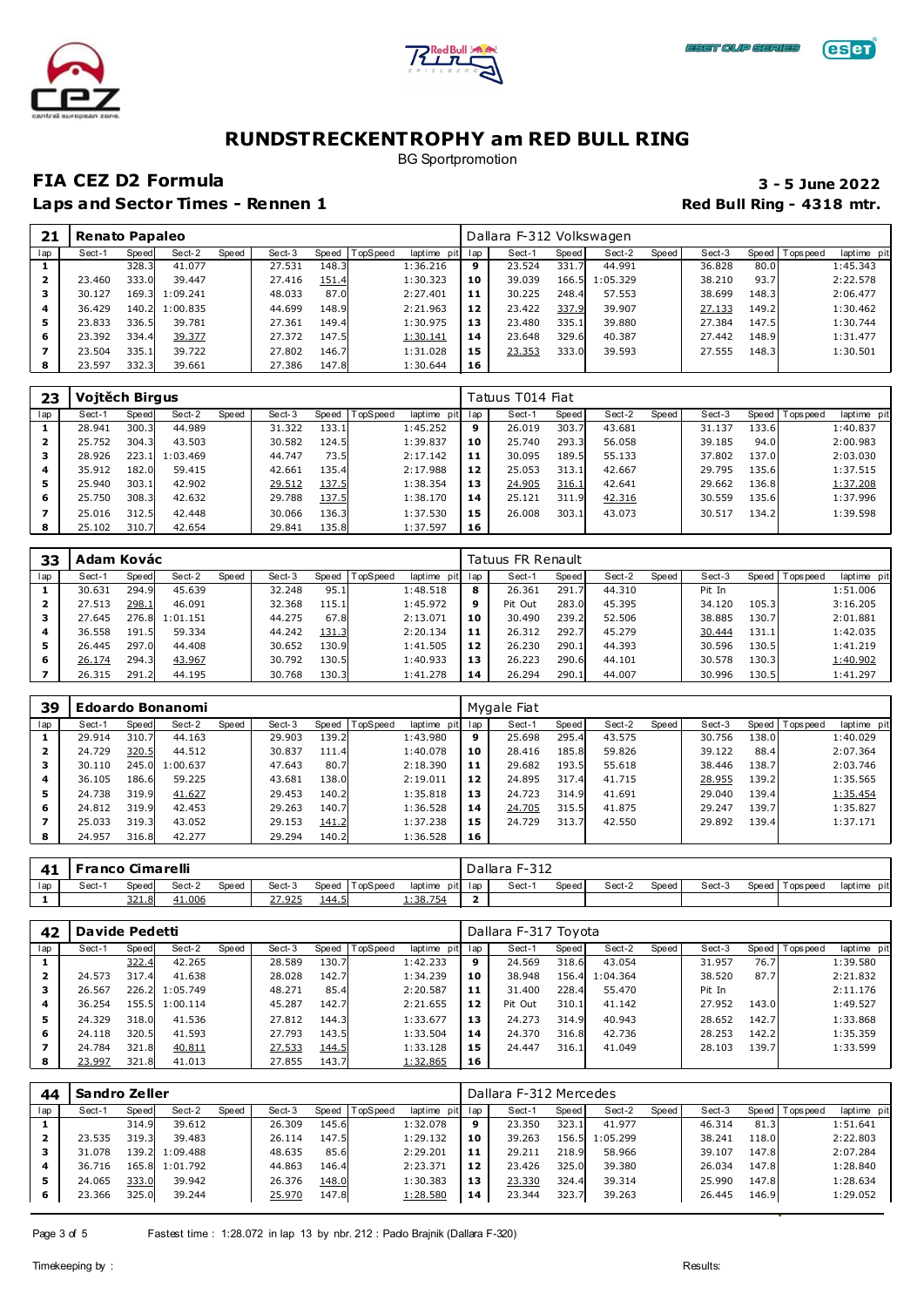





BG Sportpromotion

**FIA CEZ D2 Formula 3 - 5 June 2022 Laps and Sector Times - Rennen 1 Red Bull Ring - 4318 mtr. Red Bull Ring - 4318 mtr.** 

|   | 23.352 | 326.3 | 39.130                        | 26.125 | 146.7 | 1:28.607 | 15<br><br>the contract of the con- | ר ה<br>$\neg\neg$<br>771<br>، ، ، د | 321.1 | 39.382 | 26.695 | 146.9 | 1:29.847 |
|---|--------|-------|-------------------------------|--------|-------|----------|------------------------------------|-------------------------------------|-------|--------|--------|-------|----------|
| ۰ | 23.382 | 324.  | 20.27<br>- -<br><b>JY.J</b> / | 26.143 | 148.0 | 1:28.902 | 16                                 |                                     |       |        |        |       |          |

| 46  | Riccardo Perego |       |        |       |        |       |          |          |         | Dallara F-312 Volkswagen |       |        |       |        |       |                 |             |
|-----|-----------------|-------|--------|-------|--------|-------|----------|----------|---------|--------------------------|-------|--------|-------|--------|-------|-----------------|-------------|
| lap | Sect-1          | Speed | Sect-2 | Speed | Sect-3 | Speed | TopSpeed | laptime  | pit lap | Sect-1                   | Speed | Sect-2 | Speed | Sect-3 |       | Speed Tops peed | laptime pit |
|     |                 | 323.1 | 41.409 |       | 44.816 | 39.9  |          | 1:55.334 | 9       | 24.498                   | 321.8 | 41.705 |       | 29.241 | 110.9 |                 | 1:35.444    |
| 2   | 38.266          | 236.1 | 51.968 |       | Pit In |       |          | 2:07.426 | 10      | 33.551                   | 186.2 | 59.798 |       | 39.470 | 88.9  |                 | 2:12.819    |
|     | Pit Out         | 316.1 | 43.308 |       | 30.164 | 138.0 |          | 2:14.782 | 11      | 29.861                   | 203.5 | 55.636 |       | 37.578 | 145.3 |                 | 2:03.075    |
| 4   | 24.863          | 320.5 | 47.869 |       | 43.323 | 138.9 |          | 1:56.055 | 12      | 24.056                   | 330.3 | 40.707 |       | 27.371 | 147.2 |                 | 1:32.134    |
| 5   | 24.630          | 327.6 | 41.463 |       | 28.815 | 144.8 |          | 1:34.908 | 13      | 23.731                   | 331.7 | 40.905 |       | 27.631 | 146.4 |                 | 1:32.267    |
| 6   | 25.037          | 321.1 | 40.677 |       | 28.796 | 143.7 |          | 1:34.510 | 14      | 23.941                   | 326.3 | 40.116 |       | 27.197 | 146.9 |                 | 1:31.254    |
|     | 24.226          | 324.4 | 40.404 |       | 27.941 | 147.5 |          | 1:32.571 | 15      | 23.622                   | 325.0 | 39.909 |       | 27.061 | 147.5 |                 | 1:30.592    |
|     | 23.582          | 333.0 | 41.221 |       | 27.888 | 146.1 |          | 1:32.691 | 16      |                          |       |        |       |        |       |                 |             |

| 51  |        |       | Bernardo Pellegrini |       |        |       |          |             |     | Dallara F-313 Volkswagen |       |          |         |        |       |                 |             |
|-----|--------|-------|---------------------|-------|--------|-------|----------|-------------|-----|--------------------------|-------|----------|---------|--------|-------|-----------------|-------------|
| lap | Sect-1 | Speed | Sect-2              | Speed | Sect-3 | Speed | TopSpeed | laptime pit | lap | Sect-1                   | Speed | Sect-2   | Speed I | Sect-3 |       | Speed Tops peed | laptime pit |
|     |        | 324.4 | 40.925              |       | 26.878 | 145.6 |          | 1:34.492    | 9   | 23.301                   | 329.0 | 41.010   |         | 44.815 | 84.0  |                 | 1:49.126    |
| 2   | 23.586 | 326.3 | 39.414              |       | 26.267 | 148.6 |          | 1:29.267    | 10  | 39.008                   | 161.1 | 1:05.300 |         | 38.364 | 104.6 |                 | 2:22.672    |
|     | 31.006 |       | 157.8 1:09.036      |       | 48.260 | 87.3  |          | 2:28.302    | 11  | 29.837                   | 235.7 | 57.949   |         | 38.891 | 146.9 |                 | 2:06.677    |
| 4   | 36.491 |       | 155.5 1:01.415      |       | 45.095 | 146.7 |          | 2:23.001    | 12  | 23.616                   | 328.3 | 39.801   |         | 26.654 | 146.4 |                 | 1:30.071    |
| 5   | 23.740 | 330.3 | 39.713              |       | 26.527 | 148.3 |          | 1:29.980    | 13  | 23.247                   | 328.3 | 39.365   |         | 26.278 | 148.3 |                 | 1:28.890    |
| 6   | 23.415 | 333.0 | 39.547              |       | 26.710 | 148.0 |          | 1:29.672    | 14  | 23.170                   | 328.3 | 39.305   |         | 26.498 | 148.6 |                 | 1:28.973    |
|     | 23.570 | 329.6 | 39.598              |       | 26.601 | 147.8 |          | 1:29.769    | 15  | 23.731                   | 327.0 | 39.998   |         | 26.391 | 148.6 |                 | 1:30.120    |
| 8   | 23.313 | 329.0 | 39.808              |       | 26.334 | 148.6 |          | 1:29.455    | 16  |                          |       |          |         |        |       |                 |             |

| 54  |        | 'omás Chabr |                |       |        |       |                |             |     | Dallara F-308 |       |          |       |        |       |                 |             |
|-----|--------|-------------|----------------|-------|--------|-------|----------------|-------------|-----|---------------|-------|----------|-------|--------|-------|-----------------|-------------|
| lap | Sect-1 | Speed       | Sect-2         | Speed | Sect-3 |       | Speed TopSpeed | laptime pit | lap | Sect-1        | Speed | Sect-2   | Speed | Sect-3 |       | Speed Tops peed | laptime pit |
|     |        | 301.4       | 43.839         |       | 29.614 | 143.7 |                | 1:45.708    | 9   | 24.446        | 313.1 | 43.628   |       | 31.828 | 75.4  |                 | 1:39.902    |
| 2   | 25.248 | 321.8       | 41.113         |       | 28.788 | 116.5 |                | 1:35.149    | 10  | 38.675        | 156.5 | 1:04.489 |       | 38.545 | 97.7  |                 | 2:21.709    |
| з   | 29.394 |             | 249.1 1:03.080 |       | 47.878 | 97.1  |                | 2:20.352    | 11  | 31.451        | 214.8 | 55.330   |       | 37.695 | 143.7 |                 | 2:04.476    |
| 4   | 36.217 | 205.8       | 1:00.122       |       | 43.579 | 145.1 |                | 2:19.918    | 12  | 23.978        | 327.0 | 40.267   |       | 27.376 | 146.4 |                 | 1:31.621    |
| 5   | 24.202 | 329.0       | 40.775         |       | 28,000 | 145.3 |                | 1:32.977    | 13  | 23.509        | 326.3 | 40.245   |       | 27.351 | 146.7 |                 | 1:31.105    |
| 6   | 23.674 | 332.3       | 41.073         |       | 28,008 | 146.1 |                | 1:32.755    | 14  | 23.607        | 329.0 | 40.476   |       | 27.176 | 147.5 |                 | 1:31.259    |
|     | 23.923 | 314.3       | 41.042         |       | 27.558 | 147.2 |                | 1:32.523    | 15  | 23.500        | 330.3 | 40.332   |       | 27.708 | 135.4 |                 | 1:31.540    |
| 8   | 23.908 | 323.7       | 41.086         |       | 27.785 | 148.3 |                | 1:32.779    | 16  |               |       |          |       |        |       |                 |             |

| 57                      | Jan Matvas |       |                |       |        |       |          |          |         | Dallara F-308 |       |                |       |        |       |                 |             |
|-------------------------|------------|-------|----------------|-------|--------|-------|----------|----------|---------|---------------|-------|----------------|-------|--------|-------|-----------------|-------------|
| lap                     | Sect-1     | Speed | Sect-2         | Speed | Sect-3 | Speed | TopSpeed | laptime  | pit lap | Sect-1        | Speed | Sect-2         | Speed | Sect-3 |       | Speed Tops peed | laptime pit |
|                         |            | 318.6 | 42.862         |       | 28.787 | 129.4 |          | 1:42.716 | 8       | 23.697        | 319.3 | 41.383         |       | 27.757 | 146.9 |                 | 1:32.837    |
| $\overline{\mathbf{z}}$ | 25.091     | 318.6 | 43.332         |       | 28.899 | 136.3 |          | 1:37.322 | 9       | 23.875        | 320.5 | 41.275         |       | 32.552 | 81.7  |                 | 1:37.702    |
| з                       | 27.707     |       | 266.7 1:04.269 |       | 47.120 | 85.9  |          | 2:19.096 | 10      | 38.667        |       | 183.9 1:05.059 |       | 38.468 | 85.0  |                 | 2:22.194    |
| 4                       | 36.753     |       | 183.9 1:00.264 |       | 43.947 | 145.3 |          | 2:20.964 | 11      | 31.131        | 249.1 | 55.707         |       | 37.022 | 146.9 |                 | 2:03.860    |
| 5                       | 23.905     | 327.6 | 40.838         |       | 27.797 | 146.1 |          | 1:32.540 | 12      | 23.815        | 326.3 | 40.808         |       | 27.722 | 147.5 |                 | 1:32.345    |
| 6                       | 23.775     | 327.6 | 42.120         |       | 27.880 | 145.6 |          | 1:33.775 | 13      | 23.420        | 330.3 | 40.155         |       | 26.930 | 147.8 |                 | 1:30.505    |
|                         | 24.422     | 321.1 | 41.347         |       | 27.503 | 146.4 |          | 1:33.272 | 14      | 23.571        | 327.6 | 43.816         |       | Pit In |       |                 | 1:53.055    |

| 63  | Beniámin Berta |       |                |       |        |       |                  |             |     | Dallara F-313 Toyota |       |          |         |        |       |                |             |
|-----|----------------|-------|----------------|-------|--------|-------|------------------|-------------|-----|----------------------|-------|----------|---------|--------|-------|----------------|-------------|
| lap | Sect-1         | Speed | Sect-2         | Speed | Sect-3 |       | Speed   TopSpeed | laptime pit | lap | Sect-1               | Speed | Sect-2   | Speed ' | Sect-3 |       | Speed Topspeed | laptime pit |
|     |                | 318.6 | 41.363         |       | 27.919 | 145.9 |                  | 1:39.348    | 9   | 23.438               | 323.1 | 44.179   |         | 36.470 | 89.8  |                | 1:44.087    |
| 2   | 23.657         | 329.0 | 41.486         |       | 27.157 | 145.3 |                  | 1:32.300    | 10  | 39.251               | 134.5 | 1:05.337 |         | 38.332 | 93.6  |                | 2:22.920    |
| з   | 27.412         |       | 160.9 1:08.193 |       | 48.146 | 89.7  |                  | 2:23.751    | 11  | 29.769               | 216.2 | 57.735   |         | 38.507 | 146.9 |                | 2:06.011    |
|     | 36.128         |       | 146.2 1:01.055 |       | 44.177 | 147.5 |                  | 2:21.360    | 12  | 23.698               | 329.0 | 39.740   |         | 26.843 | 146.9 |                | 1:30.281    |
| 5   | 23.670         | 335.8 | 40.174         |       | 27.290 | 145.6 |                  | 1:31.134    | 13  | 23.414               | 329.6 | 39.875   |         | 27.441 | 148.0 |                | 1:30.730    |
| 6   | 23.878         | 333.0 | 40.553         |       | 28.016 | 142.4 |                  | 1:32.447    | 14  | 23.641               | 325.0 | 39.929   |         | 27.530 | 147.5 |                | 1:31.100    |
|     | 24.270         | 327.0 | 39.759         |       | 26.896 | 146.9 |                  | 1:30.925    | 15  | 23.641               | 325.7 | 39.648   |         | 27.473 | 146.9 |                | 1:30.762    |
| 8   | 23.623         | 325.7 | 39.409         |       | 26.671 | 146.9 |                  | 1:29.703    | 16  |                      |       |          |         |        |       |                |             |

| 68  | Zénó Kovács |       |          |       |        |       |         |             |     | Tatuus T014 Fiat |       |        |       |        |       |                 |             |
|-----|-------------|-------|----------|-------|--------|-------|---------|-------------|-----|------------------|-------|--------|-------|--------|-------|-----------------|-------------|
| lap | Sect-1      | Speed | Sect-2   | Speed | Sect-3 | Speed | opSpeed | laptime pit | lap | Sect-1           | Speed | Sect-2 | Speed | Sect-3 |       | Speed Tops peed | laptime pit |
|     | 30.194      | 281.1 | 45.411   |       | 31.289 | 111.5 |         | 1:46.894    | 8   | 26.225           | 289.1 | 45.840 |       | Pit In |       |                 | 1:53.398    |
| 2   | 27.814      | 289.6 | 45.440   |       | 32.230 | 122.8 |         | 1:45.484    | 9   | Pit Out          | 278.2 | 45.739 |       | 32.745 | 111.9 |                 | 3:19.272    |
|     | 27.643      | 252.6 | 1:01.455 |       | 44.288 | 66.7  |         | 2:13.386    | 10  | 30.739           | 274.0 | 51.960 |       | 38.569 | 132.0 |                 | 2:01.268    |
| 4   | 36.399      | 167.2 | 59.356   |       | 44.230 | 130.7 |         | 2:19.985    | 11  | 26.278           | 293.3 | 44.199 |       | 29.539 | 133.1 |                 | 1:40.016    |
| 5   | 26.376      | 289.1 | 43.976   |       | 29.987 | 133.3 |         | 1:40.339    | 12  | 25.958           | 286.5 | 43.939 |       | 29.832 | 132.7 |                 | 1:39.729    |
| 6   | 26.104      | 289.6 | 43.585   |       | 30.185 | 131.1 |         | 1:39.874    | 13  | 26.284           | 283.0 | 44.127 |       | 29.535 | 133.6 |                 | 1:39.946    |
|     | 26.111      | 287.6 | 43.377   |       | 30.120 | 130.9 |         | 1:39.608    | 14  | 25.935           | 287.6 | 43.388 |       | 29.481 | 134.0 |                 | 1:38.804    |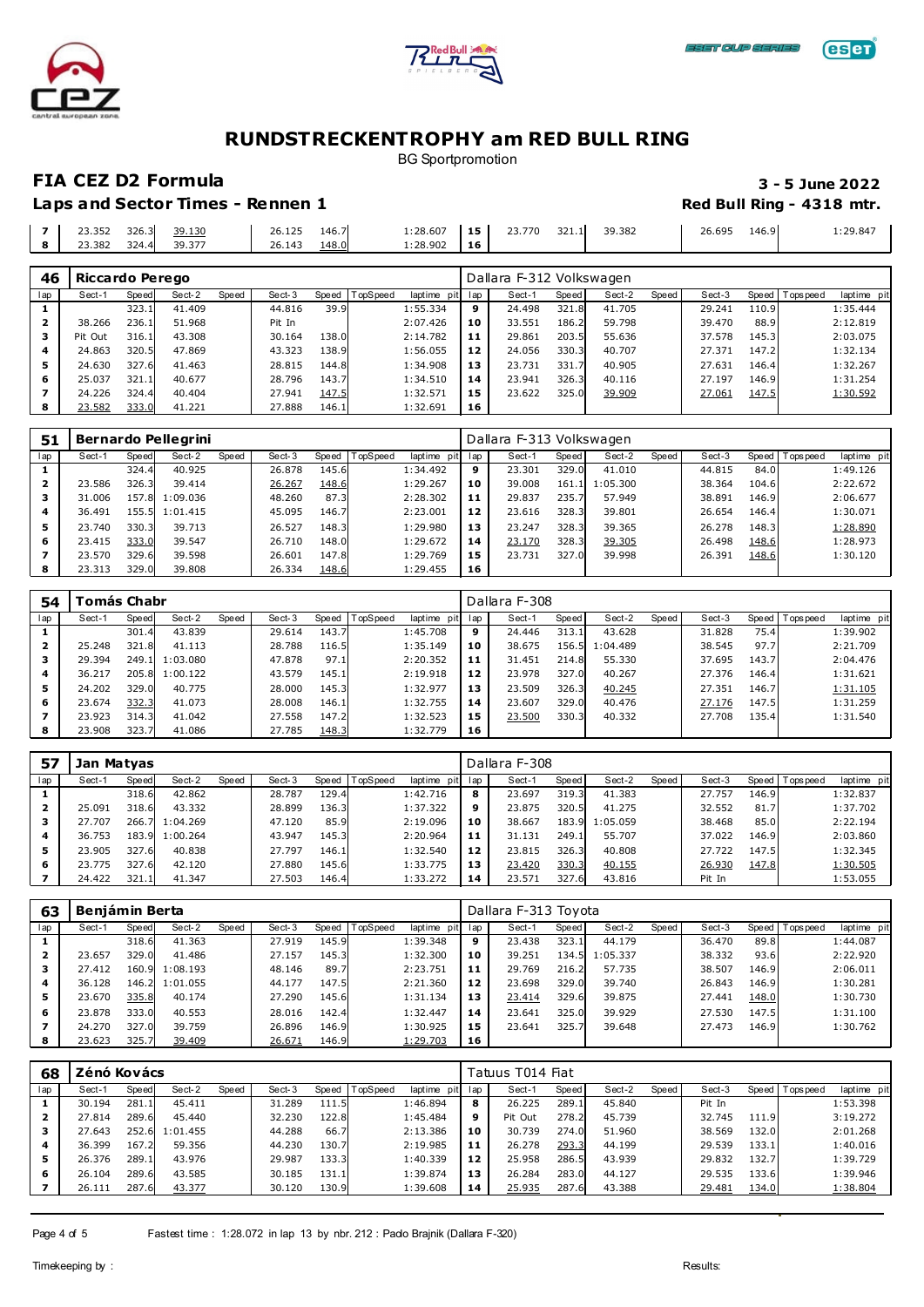



# **eser**

# **RUNDSTRECKENTROPHY am RED BULL RING**

BG Sportpromotion

### **FIA CEZ D2 Formula 3 - 5 June 2022**

| 75  | Mei    | Shibi |        |       |        |       |                      |                 | F-308 ا<br>Dallara |       |        |       |        |                 |                 |
|-----|--------|-------|--------|-------|--------|-------|----------------------|-----------------|--------------------|-------|--------|-------|--------|-----------------|-----------------|
| lap | Sect-  | Speed | Sect-2 | Speed | Sect-3 | Speed | opSpeed <sup>-</sup> | laptime pit lap | Sect-              | Speed | Sect-2 | Speed | Sect-3 | Speed Tops peed | laptime<br>pitl |
|     | 39.042 | 191.9 | 59.478 |       | Pit In |       |                      | 2:32.711        |                    |       |        |       |        |                 |                 |

| 122 |        |       | Dr. Norbert Groer |       |        |       |          |             |     | Tatuus FR Renault |       |        |       |        |       |                   |             |
|-----|--------|-------|-------------------|-------|--------|-------|----------|-------------|-----|-------------------|-------|--------|-------|--------|-------|-------------------|-------------|
| lap | Sect-1 | Speed | Sect-2            | Speed | Sect-3 | Speed | TopSpeed | laptime pit | lap | Sect-1            | Speed | Sect-2 | Speed | Sect-3 |       | Speed   Tops peed | laptime pit |
|     | 29.203 | 314.9 | 44.290            |       | 31.526 | 134.9 |          | 1:45.019    | 9   | 25.876            | 312.5 | 43.848 |       | 31.163 | 136.1 |                   | 1:40.887    |
| 2   | 25.044 | 318.6 | 43.472            |       | 31.010 | 109.5 |          | 1:39.526    | 10  | 25.564            | 315.5 | 55.964 |       | 39.173 | 87.1  |                   | 2:00.701    |
| з   | 30.585 |       | 234.0 1:02.682    |       | 45.833 | 72.9  |          | 2:19.100    | 11  | 30.063            | 185.3 | 55.239 |       | 37.896 | 139.2 |                   | 2:03.198    |
| 4   | 35.956 | 182.6 | 59.221            |       | 43.163 | 137.3 |          | 2:18.340    | 12  | 25.087            | 318.6 | 42.626 |       | 29.902 | 137.3 |                   | 1:37.615    |
| 5   | 25.871 | 318.6 | 42.735            |       | 29.773 | 137.5 |          | 1:38.379    | 13  | 25.012            | 316.8 | 42.313 |       | 29.963 | 138.0 |                   | 1:37.288    |
| 6   | 25,008 | 314.3 | 43.038            |       | 29.994 | 136.1 |          | 1:38.040    | 14  | 24.981            | 316.1 | 42.297 |       | 30.894 | 134.5 |                   | 1:38.172    |
|     | 25.052 | 318.6 | 42.593            |       | 30.071 | 138.2 |          | 1:37.716    | 15  | 25.851            | 310.7 | 42.912 |       | 30.674 | 135.6 |                   | 1:39.437    |
| 8   | 24.839 | 317.4 | 42.794            |       | 29.864 | 138.9 |          | 1:37.497    | 16  |                   |       |        |       |        |       |                   |             |

| 146 | Janos Magyar |       |          |       |        |       |         |             |     | Tatuus FM Honda |       |          |       |        |       |                 |             |
|-----|--------------|-------|----------|-------|--------|-------|---------|-------------|-----|-----------------|-------|----------|-------|--------|-------|-----------------|-------------|
| lap | Sect-1       | Speed | Sect-2   | Speed | Sect-3 | Speed | opSpeed | laptime pit | lap | Sect-1          | Speed | Sect-2   | Speed | Sect-3 |       | Speed Tops peed | laptime pit |
|     |              | 318.0 | 41.605   |       | 31.740 | 125.7 |         | 1:42.002    | 9   | 23.389          | 335.8 | 43.795   |       | 34.595 | 89.8  |                 | 1:41.779    |
| 2   | 25.241       | 325.0 | 42.879   |       | 29.107 | 141.7 |         | 1:37.227    | 10  | 38.824          | 157.0 | 1:05.603 |       | 38.515 | 99.0  |                 | 2:22.942    |
|     | 26.600       | 285.0 | 1:03.765 |       | 48.135 | 85.4  |         | 2:18.500    | 11  | 30.220          | 253.4 | 56.850   |       | 38.267 | 148.6 |                 | 2:05.337    |
| 4   | 36.817       | 186.4 | 59.649   |       | 45.240 | 146.9 |         | 2:21.706    | 12  | 23.769          | 335.1 | 40.297   |       | 27.554 | 149.2 |                 | 1:31.620    |
| 5   | 23.589       | 333.0 | 41.212   |       | 27.711 | 148.9 |         | 1:32.512    | 13  | 23.148          | 339.3 | 40.204   |       | 27.319 | 150.3 |                 | 1:30.671    |
| 6   | 23.411       | 335.1 | 40.154   |       | 27.548 | 148.0 |         | 1:31.113    | 14  | 23.566          | 336.5 | 39.872   |       | 27.671 | 148.6 |                 | 1:31.109    |
|     | 23.384       | 337.2 | 40.325   |       | 27.428 | 149.2 |         | 1:31.137    | 15  | 23.366          | 337.9 | 40.156   |       | 27.926 | 146.7 |                 | 1:31.448    |
|     | 23.383       | 335.1 | 39.906   |       | 27.227 | 150.3 |         | 1:30.516    | 16  |                 |       |          |       |        |       |                 |             |

|     | 212 Paolo Brajnik |       |                |       |        |       |                  |             | Dallara F-320 Volkswagen |        |       |          |       |        |       |                 |             |
|-----|-------------------|-------|----------------|-------|--------|-------|------------------|-------------|--------------------------|--------|-------|----------|-------|--------|-------|-----------------|-------------|
| lap | Sect-1            | Speed | Sect-2         | Speed | Sect-3 |       | Speed   TopSpeed | laptime pit | lap                      | Sect-1 | Speed | Sect-2   | Speed | Sect-3 |       | Speed Tops peed | laptime pit |
|     |                   | 332.3 | 39.831         |       | 26.260 | 150.3 |                  | 1:32.999    | 9                        | 22.981 | 337.2 | 42.883   |       | 46.396 | 92.6  |                 | 1:52.260    |
| 2   | 23.272            | 327.0 | 39.645         |       | 26.148 | 150.9 |                  | 1:29.065    | 10                       | 40.026 | 161.2 | 1:04.896 |       | 37.797 | 118.9 |                 | 2:22.719    |
| з   | 31.163            |       | 138.6 1:09.581 |       | 48.324 | 80.0  |                  | 2:29.068    | 11                       | 30.587 | 219.5 | 58.719   |       | 39.170 | 150.0 |                 | 2:08.476    |
|     | 36.580            |       | 146.0 1:01.637 |       | 44.682 | 152.0 |                  | 2:22.899    | 12                       | 23.160 | 330.3 | 39.144   |       | 26.109 | 150.9 |                 | 1:28.413    |
| 5   | 23.707            | 330.3 | 39.491         |       | 26.075 | 151.7 |                  | 1:29.273    | 13                       | 23.068 | 331.7 | 38.987   |       | 26.017 | 150.9 |                 | 1:28.072    |
| 6   | 22.975            | 331.0 | 39.217         |       | 26.057 | 150.3 |                  | 1:28.249    | 14                       | 23.083 | 333.0 | 39.012   |       | 26.756 | 148.0 |                 | 1:28.851    |
|     | 23.019            | 335.1 | 38.975         |       | 26.121 | 150.0 |                  | 1:28.115    | 15                       | 23.317 | 331.7 | 39.284   |       | 26.680 | 149.4 |                 | 1:29.281    |
| 8   | 23.105            | 331.0 | 39.125         |       | 26.011 | 150.6 |                  | 1:28.241    | 16                       |        |       |          |       |        |       |                 |             |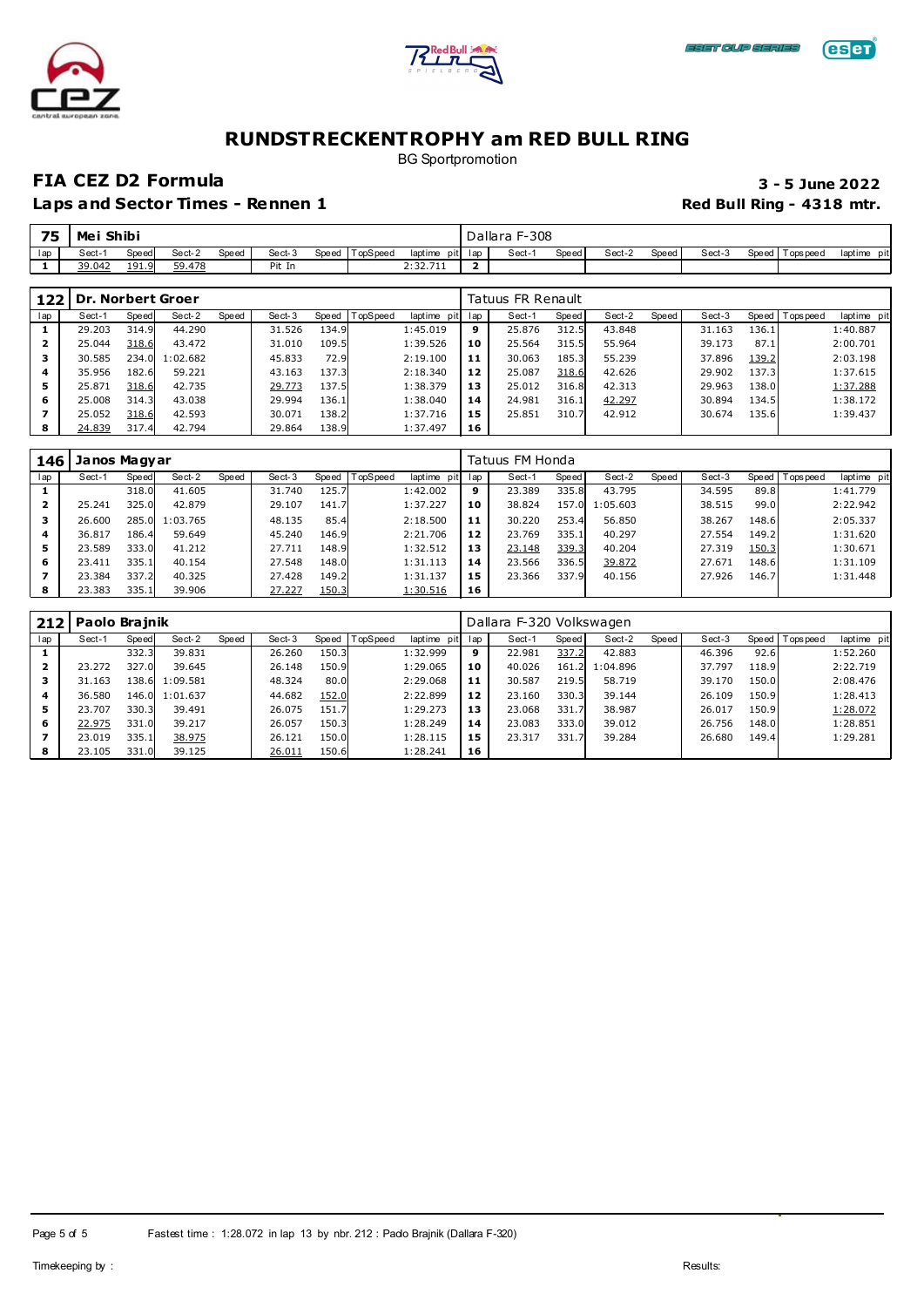





Positions for each lap - Rennen 1

# FIA CEZ D2 Formula **1999 12:00 Sea Exercise 2022**<br>Positions for each lap **3 - 5 June 2022**

Red Bull Ring - 4318 mtr.

| Pos            | Nr.            | Name                | 1              | 2            | 3              | 4            | 5            | 6              | $\overline{\phantom{a}}$ | 8              | 9            | 10           | 11           | 12           | 13    | 14           | 15           |
|----------------|----------------|---------------------|----------------|--------------|----------------|--------------|--------------|----------------|--------------------------|----------------|--------------|--------------|--------------|--------------|-------|--------------|--------------|
| $\mathbf{1}$   | 212            | Paolo Brajnik       | 44             | 44           | 44             | 44           | 212          | 212            | 212                      | 212            | 212          | 212          | 212          | 212          | 212   | 212          | 212          |
| 2              | 44             | Sandro Zeller       | 212            | 212          | 212            | 212          | 44           | 44             | 44                       | 44             | 44           | 44           | 44           | 44           | 44    | 44           | 44           |
| 3              | 51             | Bernardo Pellegrini | 51             | 51           | 51             | 51           | 51           | 51             | 51                       | 51             | 51           | 51           | 51           | 51           | 51    | 51           | 51           |
| $\overline{4}$ | 8              | Dino Rasero         | 8              | 8            | 8              | 8            | 21           | 21             | 21                       | 21             | 21           | 21           | 21           | 21           | 21    | 8            | 8            |
| 5              | 21             | Renato Papaleo      | 21             | 21           | 21             | 21           | 14           | 63             | 8                        | 8              | 8            | 8            | 8            | 8            | 8     | 21           | 21           |
| 6              | 63             | Benjám in Berta     | 14             | 14           | 14             | 14           | 63           | 14             | 63                       | 63             | 63           | 63           | 63           | 63           | 63    | 63           | 63           |
| 7              | 10             | Juju Noda           | 41             | 63           | 63             | 63           | 8            | 8              | 10                       | 10             | 10           | 10           | 10           | 10           | 10    | 10           | 10           |
| 8              | 146            | Janos Magyar        | 11             | 10           | 10             | 10           | 10           | 10             | 14                       | 146            | 146          | 146          | 146          | 146          | 146   | 146          | 146          |
| 9              | 14             | Andrea Benalli      | 63             | 42           | 42             | 42           | 146          | 146            | 146                      | 14             | 14           | 14           | 14           | 14           | 14    | 14           | 14           |
| 10             | 17             | Nikolas Szabo       | 10             | 146          | 146            | 146          | 42           | 17             | 17                       | 17             | 17           | 17           | 17           | 17           | 17    | 17           | 17           |
| 11             | $\mathbf{1}$   | David Richert       | 146            | 17           | 17             | 17           | 57           | 42             | $\mathbf{1}$             | $\mathbf{1}$   | $\mathbf{1}$ | $\mathbf{1}$ | $\mathbf{1}$ | $\mathbf{1}$ | 57    | $\mathbf{1}$ | $\mathbf{1}$ |
| 12             | 54             | Tomás Chabr         | 42             | 57           | 57             | 57           | 17           | $1\,$          | 42                       | 42             | 57           | 57           | 57           | 57           | $1\,$ | 54           | 54           |
| 13             | 46             | Riccardo Perego     | 17             | $\mathbf{1}$ | $1\,$          | $\mathbf{1}$ | $\mathbf{1}$ | 57             | 54                       | 54             | 42           | 42           | 54           | 54           | 54    | 46           | 46           |
| 14             | 15             | Daniel Tapinos      | 57             | 54           | 54             | 54           | 54           | 54             | 57                       | 57             | 54           | 54           | 15           | 15           | 46    | 15           | 15           |
| 15             | 20             | Stig Larsen         | $\mathbf{1}$   | 2            | $\overline{2}$ | 2            | 2            | $\overline{2}$ | 2                        | 15             | 15           | 15           | 46           | 46           | 15    | 20           | 20           |
| 16             | 39             | Edoardo Bonanomi    | 20             | 20           | 20             | 20           | 20           | 15             | 15                       | 46             | 46           | 46           | 20           | 20           | 20    | 39           | 39           |
| 17             | 5              | Tommaso Lovati      | $\overline{2}$ | 39           | 39             | 39           | 39           | 20             | 20                       | 20             | 20           | 20           | 39           | 39           | 39    | 5            | 5            |
| 18             | 16             | Denis Mezzacasa     | 54             | 16           | 16             | 16           | 15           | 39             | 39                       | 39             | 39           | 39           | 5            | 5            | 5     | 57           | 16           |
| 19             | 122            | Dr. Norbert Groer   | 39             | 5            | 5              | 5            | 5            | 5              | 5                        | 5              | 5            | 5            | 16           | 16           | 16    | 16           | 122          |
| 20             | 23             | Vojtěch Birgus      | 16             | 122          | 122            | 122          | 16           | 16             | 46                       | 16             | 16           | 16           | 122          | 122          | 122   | 23           | 23           |
| 21             | 42             | Davide Pedetti      | 5              | 23           | 23             | 23           | 122          | 46             | 16                       | 122            | 122          | 122          | 23           | 23           | 23    | 122          | 42           |
| 22             | 9              | Luca Iannaccone     | 122            | 15           | 15             | 15           | 23           | 122            | 122                      | 23             | 23           | 23           | 42           | 9            | 9     | 9            | 9            |
| 23             | 57             | Jan Matyas          | 23             | 9            | 9              | 9            | 46           | 23             | 23                       | 9              | 9            | 9            | 9            | 42           | 42    | 42           |              |
| 24             | 68             | Zénó Kovács         | 15             | 6            | 6              | 6            | 9            | 9              | 9                        | 6              | 33           | 33           | 68           | 68           | 68    | 68           |              |
| 25             | 33             | Adam Kovác          | 9              | 68           | 68             | 68           | 6            | 6              | 6                        | 68             | 68           | 68           | 33           | 33           | 33    | 33           |              |
| 26             | 6              | Václav Laušman      | 6              | 33           | 33             | 33           | 68           | 68             | 68                       | 33             | 6            | 6            | 6            | 6            | 6     |              |              |
| 27             | $\overline{2}$ | Urs Rüttimann       | 68             | 46           | 46             | 46           | 33           | 33             | 33                       | $\overline{2}$ |              |              |              |              |       |              |              |
| 28             | 41             | Franco Cimarelli    | 33             |              |                |              |              |                |                          |                |              |              |              |              |       |              |              |
| 29             | 11             | Kurt Böhlen         | 46             |              |                |              |              |                |                          |                |              |              |              |              |       |              |              |
| 30             | 75             | Mei Shibi           | 75             |              |                |              |              |                |                          |                |              |              |              |              |       |              |              |